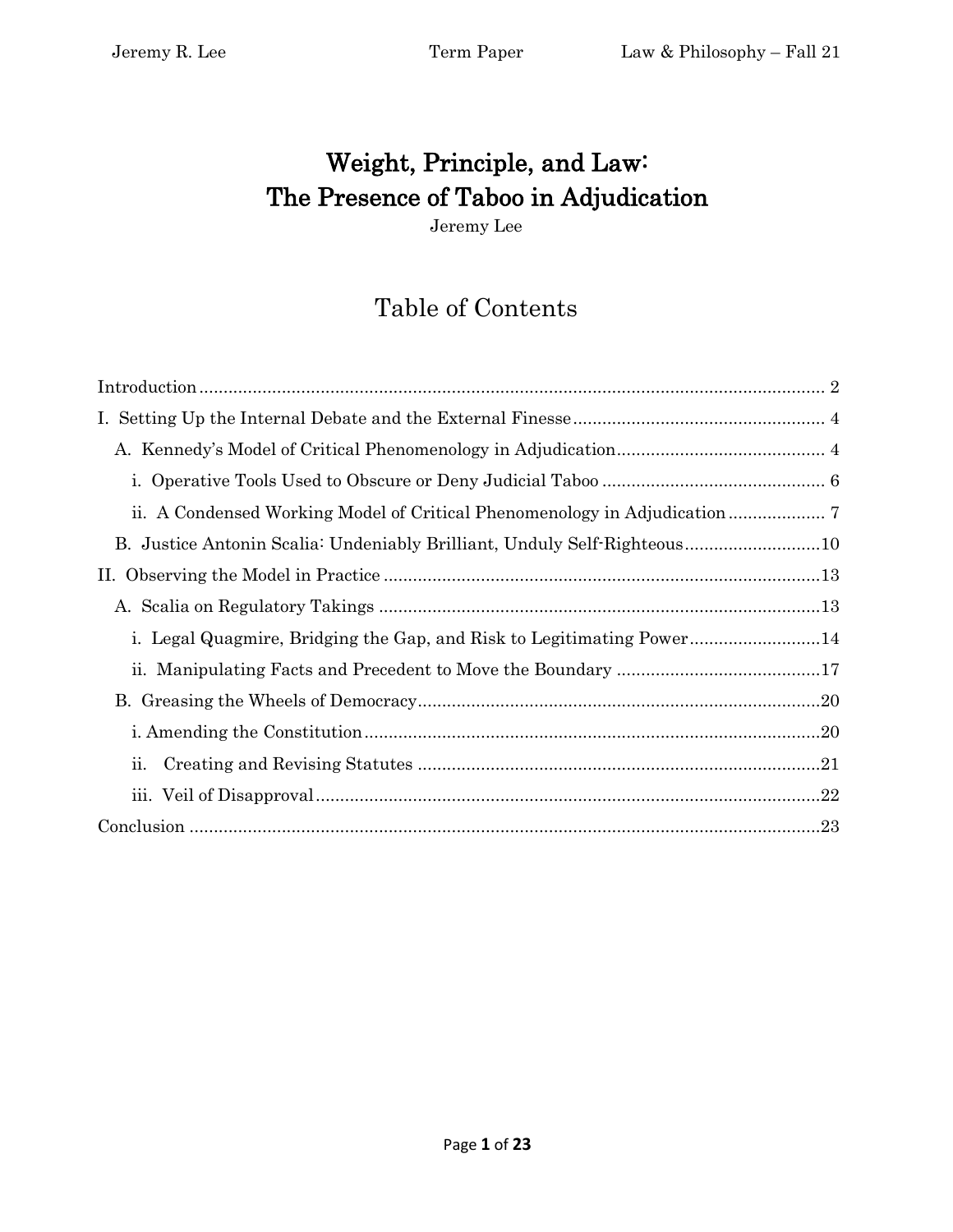## Introduction

<span id="page-1-0"></span>This paper sets out to explore and defend the presence and operation of a phenomenological adjudication model proposed by Duncan Kennedy in his 1986 work: Freedom and Constraint in Adjudication: A Critical Phenomenology.<sup>1</sup> In that piece Kennedy identifies various legal reasoning tools judges can employ to dispose of a case in a manner which suits their conscious, or moral, or political convictions, but ultimately contradicts what the law prescribes. These tools are skillfully balanced all along a spectrum of freedom and constraint with a constant and objectively necessary thumb on the scale which demands constraint – that is, the mere application of what the law prescribes. Thus, in order to elicit some freedom and move away from the social, political, and legal demands of constraint or what the law prescribes, judges can enlist a plethora of generally prohibited tools to finesse their written opinion in a way that obscures what quite simply amounts to judicial activism. Such tools as identified by Kennedy involve the manipulation of facts, legal virtues, principles, and precedent, among others; each of which holds a particular weight in a given context and exists within a settled boundary. But for the deft, discreet, and ambitious judge, the weight of legal principles and virtues, their context, and their settled boundaries are malleable resources poised for adaptation. I refer to the utilization of such tools as "judicial taboo."

In Part I we will set out to survey the basics of Kennedy's model, some social and political consequences of its practice, and how it can be illustrated in different forms through the lens of popular legal theories present in the United States today. Then, in Part II, we begin to observe how the operation of judicial taboo manifests with judges internally and externally by applying Kennedy's model to a judicial opinion. Our primary illustration will focus on the regulatory takings opinions of the late Supreme Court Justice, Antonin Scalia, an ardent textualist and originalist cut from the molds of legal positivism. The application of the model, however, is not limited to any one legal theory in-particular – thus legal realist and natural law theorists are just as capable, indeed just as guilty, of judicial taboo as all the rest. Nevertheless, our audit of Scalia should prove sufficient to illustrate the salient points of Kennedy's model.

<sup>&</sup>lt;sup>1</sup> Duncan Kennedy, Freedom and Constraint in Adjudication: A Critical Phenomenology, 36 J. LEGAL. EDUC. 518 (1986) [hereinafter Kennedy].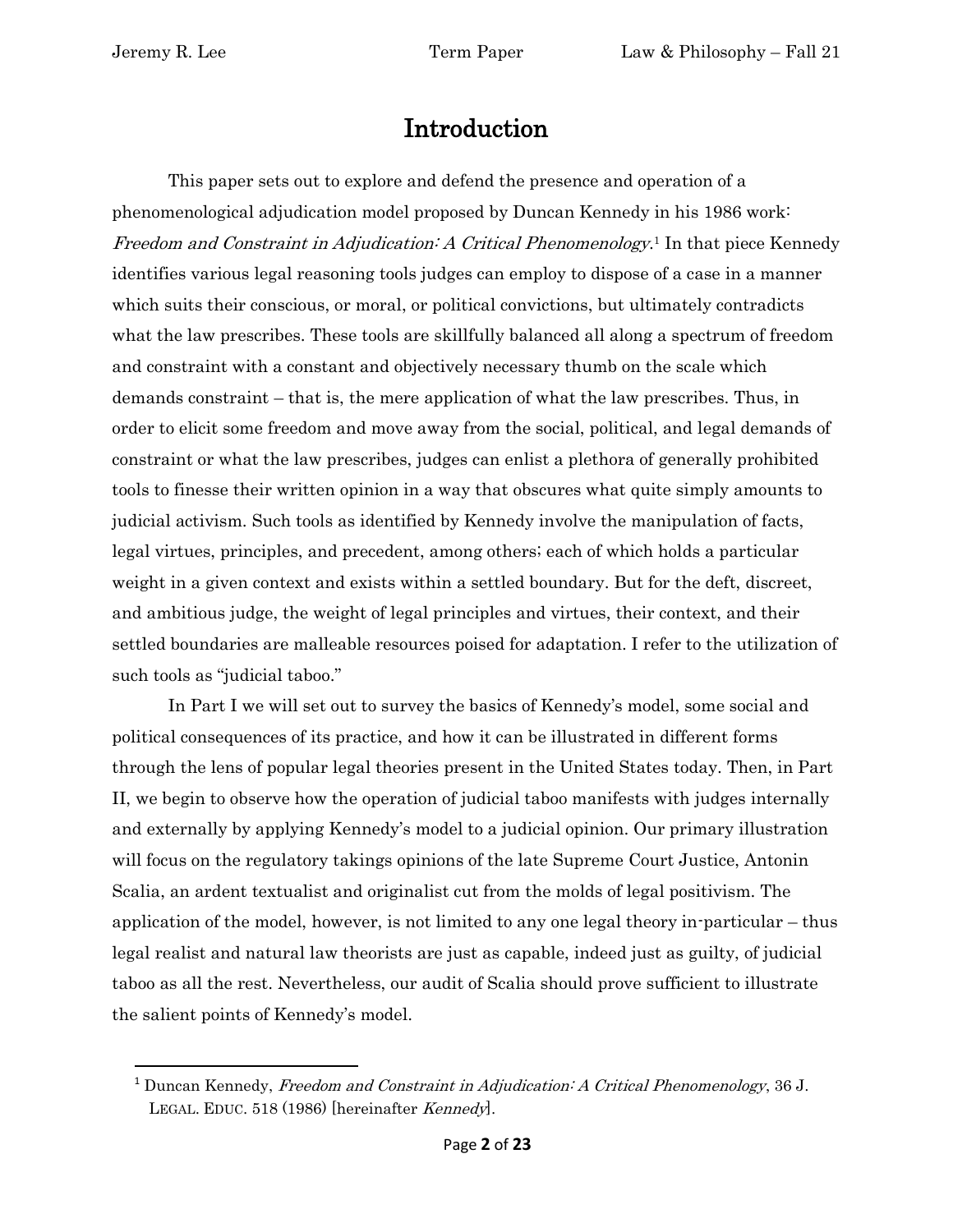The observation of how the use of judicial taboo manifests internally within a judge's mind will, necessarily, be based partly on inferences as it is impractical to know exactly what internal debate someone is having within their own psyche – even a judge explicitly tasked with recording their "opinion." The observation of how judicial taboo manifests externally in a judge's recorded opinion, however, will also prove to be somewhat inconclusive precisely due to the tactics of manipulation and misdirection used by the judicial activist and hypothesized in Kennedy's model. Nonetheless, an inconclusive observation is emphatically not the same as not existent. Justice Scalia is well known for his candor and participated in several public discourse events over his tenure on the bench.<sup>2</sup> He wrote articles and whole books distilling and advocating the value and primacy of his views on textualism and originalism.<sup>3</sup> These musings are sure to aid in analyzing Scalia's guiding legal philosophy, yet, despite his bold sense of transparency, we are still left wanting an objective conclusion – how do we determine whether his external expressions truly align with his internal motivations? We will explore this enigma by running Scalia's opinions on regulatory takings through Kennedy's model to see if we can identify some attempt to obfuscate the use of judicial taboo – some inference or tacit inconsistency between what the law prescribes and how Scalia ultimately comes out. In the conclusion we will reflect on the strengths and weaknesses of the internal and external observations as well as the question concerning whether the veil of disapproval which clouds judicial taboo serves a functional role in the effective administration of our republican constitutional democracy.

 $2$  See The Annenberg Found. Tr. at Sunnylands, A Conversation on the Constitution with Justices Stephen Breyer and Antonin Scalia: Judicial Interpretation, ANNENBERG CLASSROOM (2008), https://www.annenbergclassroom.org/resource/conversation-constitution-judicialinterpretation/; Univ. of Ariz. James E. Rogers Coll. of L., A Conversation on the Constitution: Principles of Constitutional Statutory Interpretation, YOUTUBE (Oct. 26, 2009), https://www.youtube.com/watch?v=jmv5Tz7w5pk; The Nat'l Press Club, The Kalb Report – Ruth Bader Ginsburg & Antonin Scalia, YOUTUBE (Apr. 17, 2014), https://www.youtube.com/watch?v=z0utJAu iG4; Univ. of Cal. Hastings Coll. of L., Legally Speaking: A Conversation with Antonin Scalia, YOUTUBE (Mar. 2011), https://www.youtube.com/watch?v=KvttIukZEtM; The Hoover Inst., *Uncommon Knowledge* with Justice Antonin Scalia, YOUTUBE (Oct. 30, 2012), https://www.youtube.com/watch?v=DaoLMW5AF4Y.

<sup>&</sup>lt;sup>3</sup> See Antonin Scalia & Bryan A. Garner, MAKING YOUR CASE: THE ART OF PERSUADING JUDGES (2006); Antonin Scalia, A MATTER OF INTERPRETATION: FEDERAL COURTS AND THE LAW (Amy Gutmann ed., 1997); Antonin Scalia, *The Rule of Law as a Law of Rules*, 56 U. CHI. L. REV. 1175 (1989).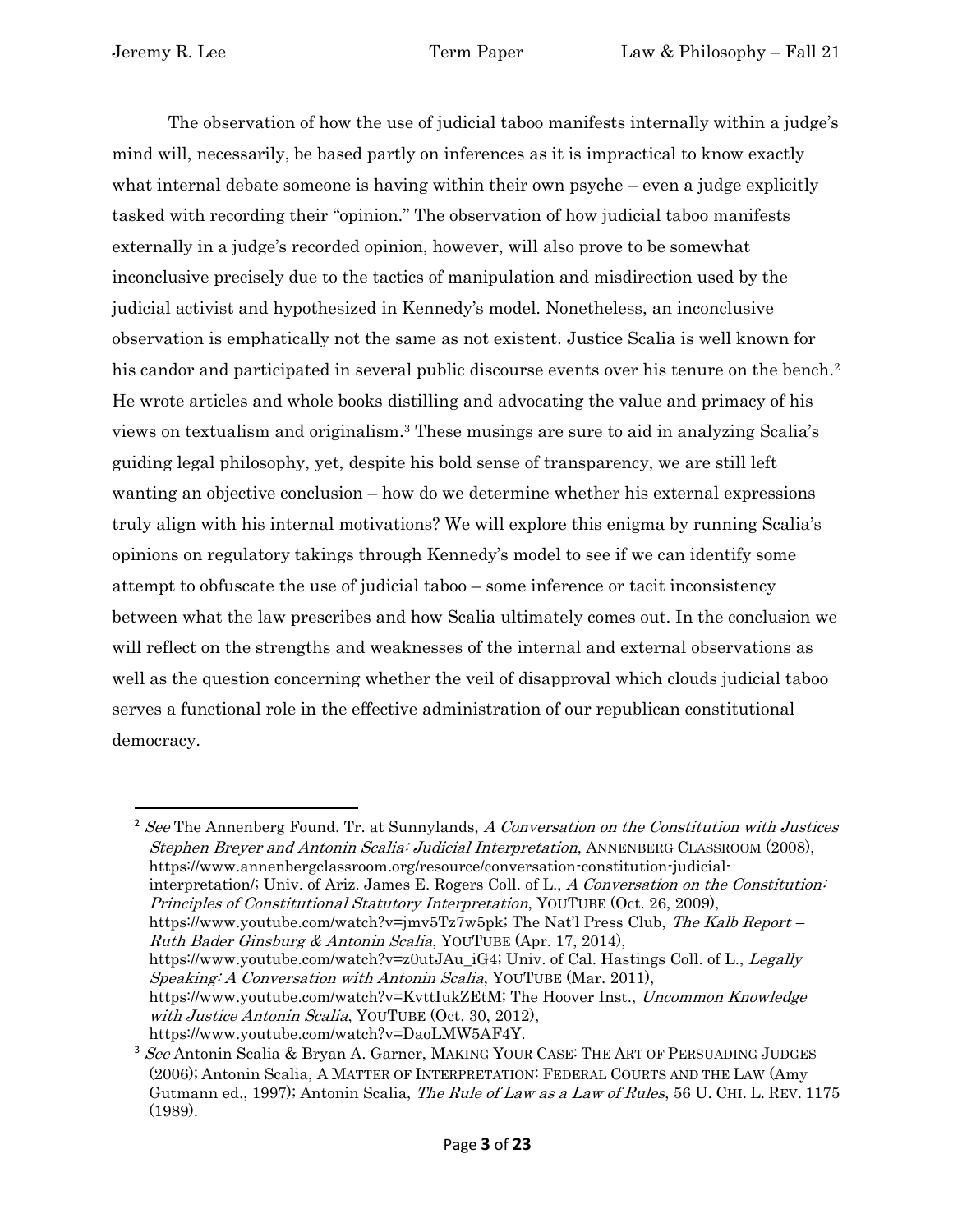## <span id="page-3-0"></span>I. Setting Up the Internal Debate and the External Finesse

### <span id="page-3-1"></span>A. Kennedy's Model of Critical Phenomenology in Adjudication

In his essay, Kennedy describes a somewhat fictional trial court judge who, through a process of critical phenomenology, subjects himself to a rigorous internal debate that guides how he will ultimately rule on the dispute before him. This internal debate is highlighted by the hypothetical, but entirely plausible quagmire of a judge who finds themselves stuck between how the law prescribes they should rule and how they want the case to turn out. When what the law prescribes and how the judge wants the case to turn out do not align, Kennedy details how and why the prescribed law acts as a constraint on the judge's ability to shape the outcome of the case. In contrast, however, if the judge is so inclined, the employment of dynamic legal reasoning can supply the freedom they seek to dispose of the case in a way that suits their conscious better than what the law prescribes. These two forces, freedom and constraint, exist along a spectrum where all manner of accepted and objectionable principles are employed to resolve disputes.

As Kennedy walks the reader through this judge's process of reasoning, he exposes a plethora of judicial taboo, most of which I suspect, and will argue, is present, and has been present, within the judiciary of the United States since its founding. In the spirit of particularization – a staple also encouraged by Kennedy when making claims about the judiciary – I define judicial taboo here to represent those elements of legal reasoning that are historically or traditionally objectionable or prohibited as legitimate tools for use by a judge on the bench. Kennedy broadly describes these taboo to be when a judge "tak[es] [a] step into the 'second [or third] order,' forsaking the [first order] strategy of mere rule application. . . ."<sup>4</sup> Some examples of a step into the "second order" include: (1) "the manipulation of the facts and holdings of precedents to redefine the [settled] boundary [of their general rule],"<sup>5</sup> and (2) policy arguments.<sup>6</sup> A step into the "third order" can be found in the practice of overruling.<sup>7</sup> When measured against a spectrum of activism that is bookended by freedom on the one end, and constraint on the other, Kennedy's model places

 $4$  Kennedy at 536.

 $5$  Kennedy at 536.

<sup>6</sup> Kennedy at 537.

 $7$  Kennedy at 537.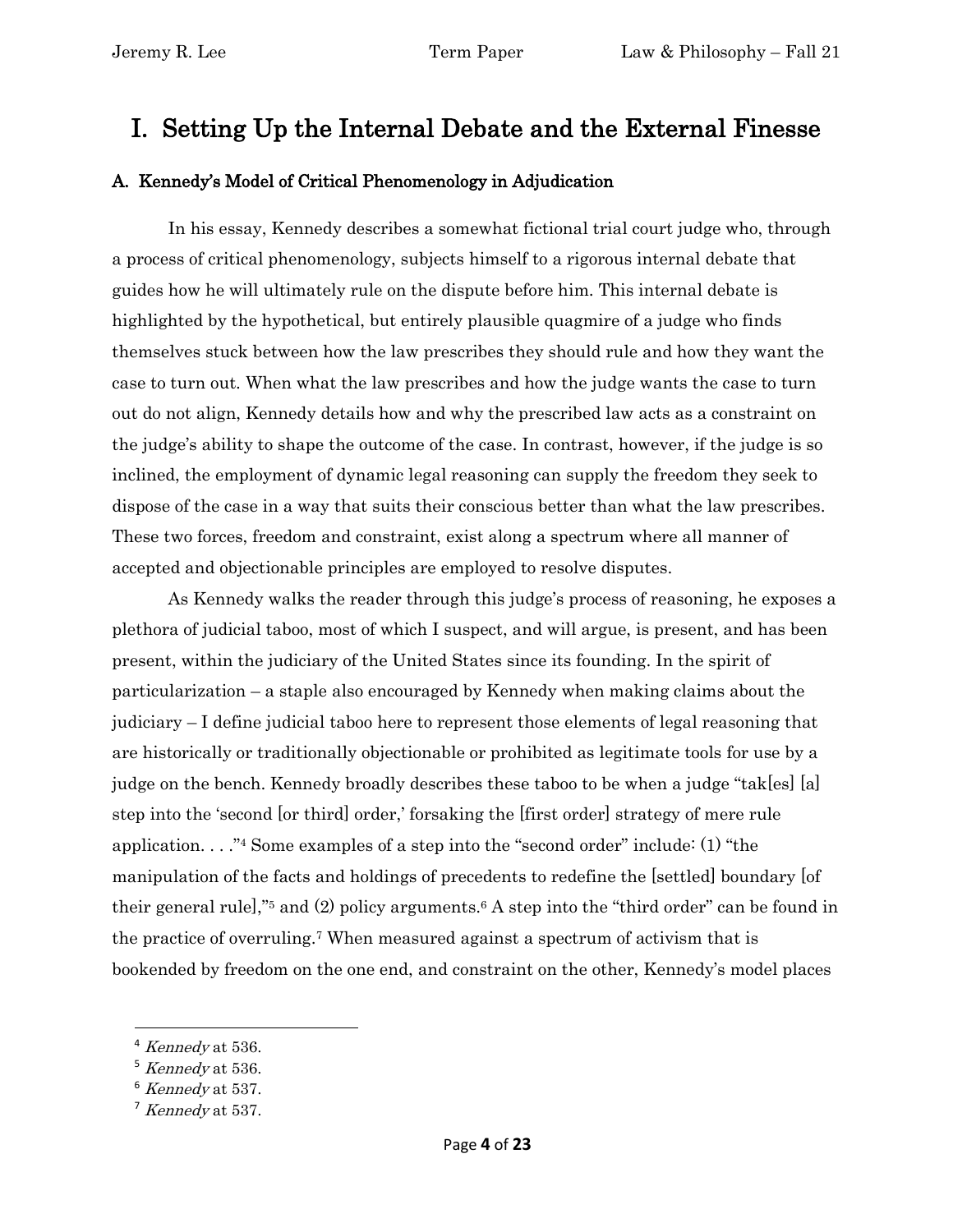the first order step, mere rule application, squarely within the boundary of constraint, while second and third order steps skew toward freedom.

It is important to stop here and make note of the fact that neither I, nor do I think Kennedy is arguing that such second or third order steps serve as foundational or fundamental tools of any and every judge on the bench. Indeed, one major theme of the critical phenomenological model is the internal and external constraint felt by judges to adhere to the first order of mere rule application. I only argue that judges who wish to use these tools are, with enough skill and discretion, able to do so, though, albeit, given the nature of taboo, usually without explicitly acknowledging that they have done so. I will also argue that, despite the often-objectionable characterization of "taboo," these judicial steps are perhaps necessary to "grease the wheels" of a large democratic republic like the United States. The obvious question presented by such a claim, however, is whether exposing and embracing these steps for what they are – judicial activism – would cause more harm to society than keeping them hidden or obscured. In other words, are the benefits (i.e., grease) of judicial activism only functional in an environment where it operates behind a veil of disapproval? A condemning wag of the finger with a simultaneous wink of the eye? My initial response to the question is, "probably, yes; given the size and nature of our country, particularly with respect to federalism, second and third order judicial steps are crucial to the efficient functioning of our democracy. But, at the same time, lifting the veil of disapproval surrounding such steps might precipitate social and political chaos."

There is most certainly a case to be made for the corrosive social and political effects of these second and third order judicial steps; regardless of whether their use remains taboo or not. Professor Benjamin Zipursky<sup>8</sup> expressed these corrosive effects in terms of the distrust fomented amongst ourselves when we mask our true intentions behind a filter of legitimacy – or as some might call it: cheating. Such distrust has produced social and political silos and echo chambers where people are, without qualification, facially resistance to the perspective of others simply because they are "other." So, where does that leave us? maintain the status quo? assign machines and algorithms to adjudicatory roles? something in-between? I maintain my position that the status quo of judicial taboo is useful as an instrument to grease the wheels of a large democratic republic like the United States, but a

<sup>8</sup> Benjamin C. Zipursky is a professor of law and James H. Quinn '49 Chair in Legal Ethics at Fordham Law School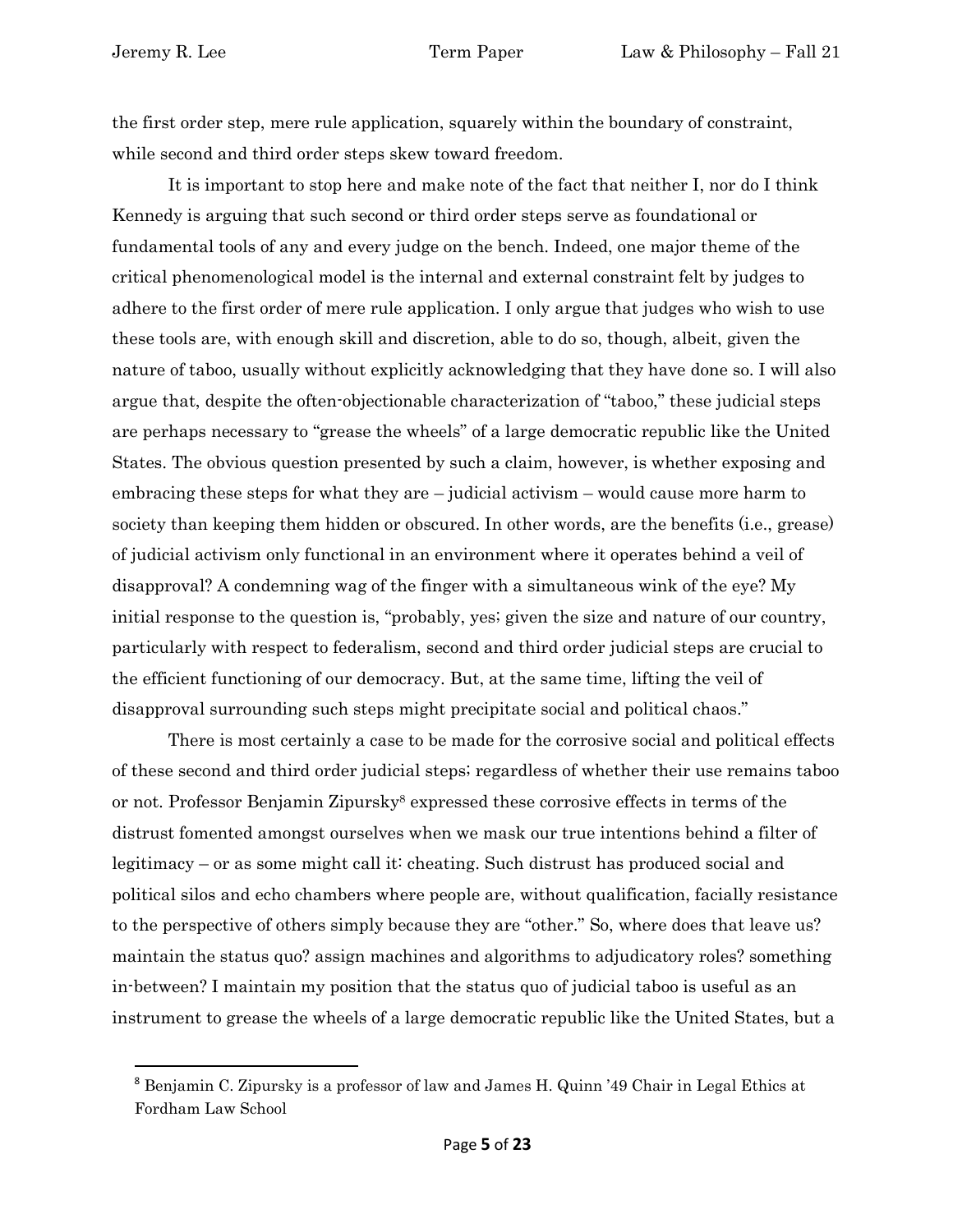definitive answer to the question is, for now, far beyond the scope of this essay. I do, however, implore the reader to consider it nonetheless as I explore and defend the presence of Kennedy's phenomenological model throughout the judiciary of the United States.

### i. Operative Tools Used to Obscure or Deny Judicial Taboo

<span id="page-5-0"></span>In his essay, Kennedy's sets out several dimensional-type steps and legal reasoning tools available to judges caught in a legal quagmire. Dimensional in the sense that the steps can tend to feel multi-directional; lateral, vertical, pitch, yaw. Indeed, the manipulation defined in second and third order steps by a judge can seem much like a pilot dodging airborne flak while trying to maintain a level horizon - it takes skill and it's probably less dangerous to not have gotten into the aircraft in the first place. And legal quagmire meaning they feel simultaneously constrained by what the law prescribes they do in a given case, but also seek the freedom to dispose of the dispute in a manner that suits their conscious, their moral, or their political convictions. Thus, when what the law prescribes is in conflict with how the judge wants to rule, they can, and as I argue sometimes do, enlist the operative tools identified by Kennedy to obscure or deny any evidence they are engaging in judicial conduct that is generally prohibited or taboo – they deny their activism and obscure the tools used in achieving such freedom. I find it wholly plausible too, however, to imagine that some judges engage in the use of generally prohibited legal reasoning tools subconsciously without fully recognizing they have done so. Such an example, although perhaps unhelpful for this analysis, could highlight both the facial innocence of judicial taboo, but also its pernicious omnipresence; to the extent it is so ubiquitous that the habit goes unnoticed by either the judge, the broader legal community and public, or both. Nonetheless, whether the judge utilizes legal reasoning tools generally considered taboo consciously (as does the fictional judge in Kennedy's essay) or subconsciously, the taboo remains.

As previously mentioned, Kennedy identifies three orders of steps judges employ when considering how to adjudicate disputes before them. The first order presents no danger of taboo as it represents the mere application of the law as the judge perceives it and as the judge presumes other judges and the legal or political community will perceive it as well. It is in the second and third orders where judicial taboo resides. Second order steps include (1) "the manipulation of the facts and holdings of precedents to redefine the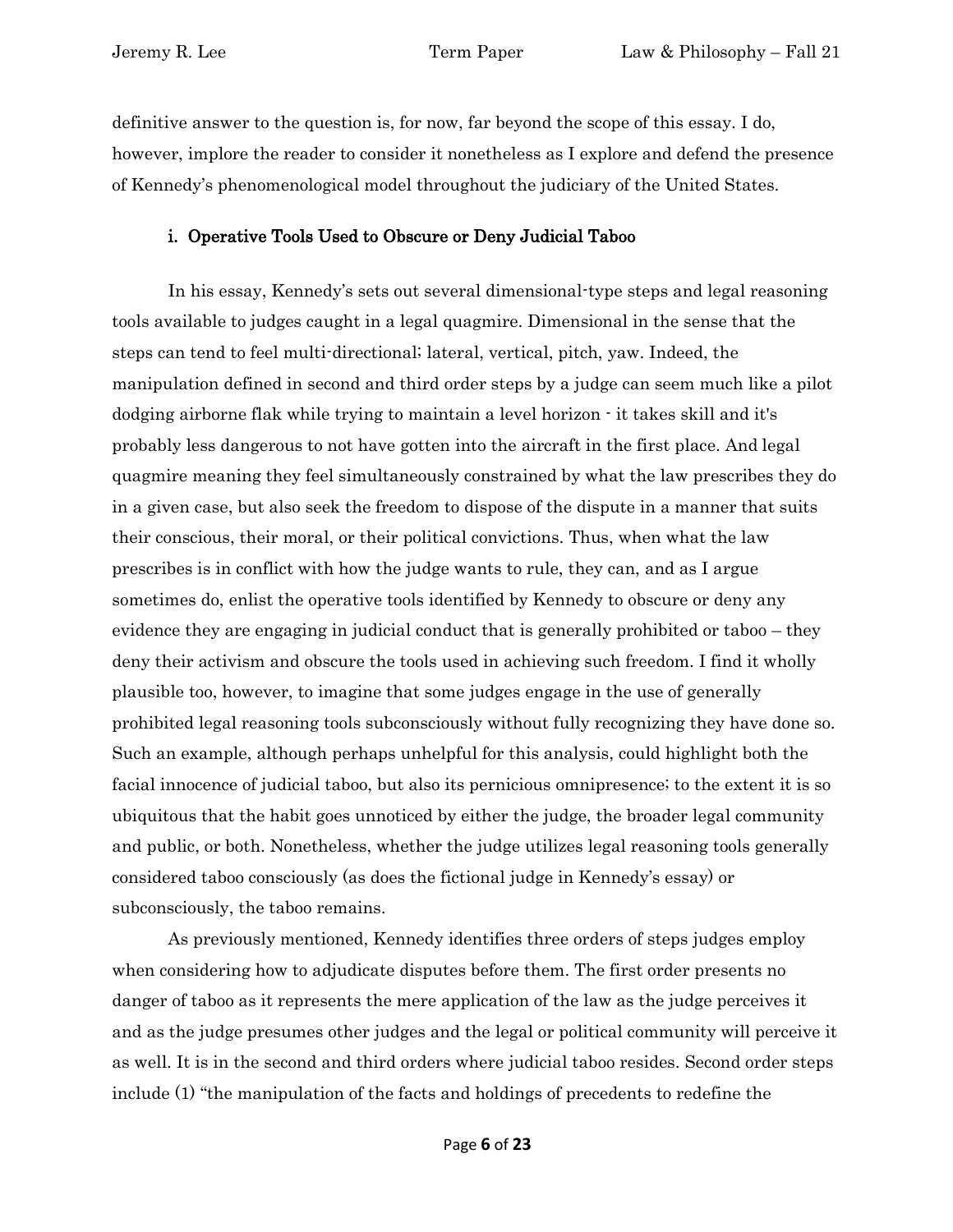[settled] boundary [of their general rule],"<sup>9</sup> and (2) policy arguments.<sup>10</sup> And third order steps can be found in the practice of overruling.<sup>11</sup> Kennedy's essay focused primarily on second order steps and my analysis will parallel that approach. There are, however, tools identified which Kennedy does not necessarily fit into one of the three orders; such tools include the strategic judicial tactic of delay or the denial of appeal or review to prevent the application of what the law would prescribe if the case were to be timely adjudicated. These tactics are explored in detail by Professor Alexander Bickel in his 1961 article, "The Passive Virtues,"<sup>12</sup> and are certainly just as taboo as second and third order tools. Still, our focus here will be tailored to second order steps.

### ii. A Condensed Working Model of Critical Phenomenology in Adjudication

<span id="page-6-0"></span>In the following paragraphs I will articulate a condensed working model of Kennedy's critical phenomenology in adjudication. Given the depth and dynamic nature of the model and the ambitious yet limited resources available for this essay, I will undoubtably fall short of fully embodying Kennedy's masterpiece. But I do hope to present a fair representation of how the model operates and that effort begins with mapping out the multi-dimensional framework available to the skilled and discreet judge so inclined to make use of it. Some preliminary notes, however, before we jump into the condensed model: Kennedy does not seem to suggest or imply that all of the following steps or legal reasoning tools are sequential in nature. In practice it is much more likely, given the ethereal complexity of human thought, that these steps are capricious and disordered. It might help to think of these as part of a connected three-dimensional grid or fabric where the application of each step or tool influences some or all of the others. The balancing act of the judge who pursues their personal preference rather than what the law requires is to avoid tearing that fabric in a way that would expose their use of judicial taboos and therefore impair their legitimacy. Sometimes the law in a particular area is so well settled that any attempt to manipulate its application is so obvious that no amount of concealment can mask the presence of judicial taboo – the fabric will stretch beyond its limits and tear with

 $9$  Kennedy at 536.

 $10$  *Id.* at 537

 $11$  *Id.* 

<sup>&</sup>lt;sup>12</sup> Alexander M. Bickel, *Foreword: The Passive Virtues*, 75 HARV. L. REV. 40 (1961).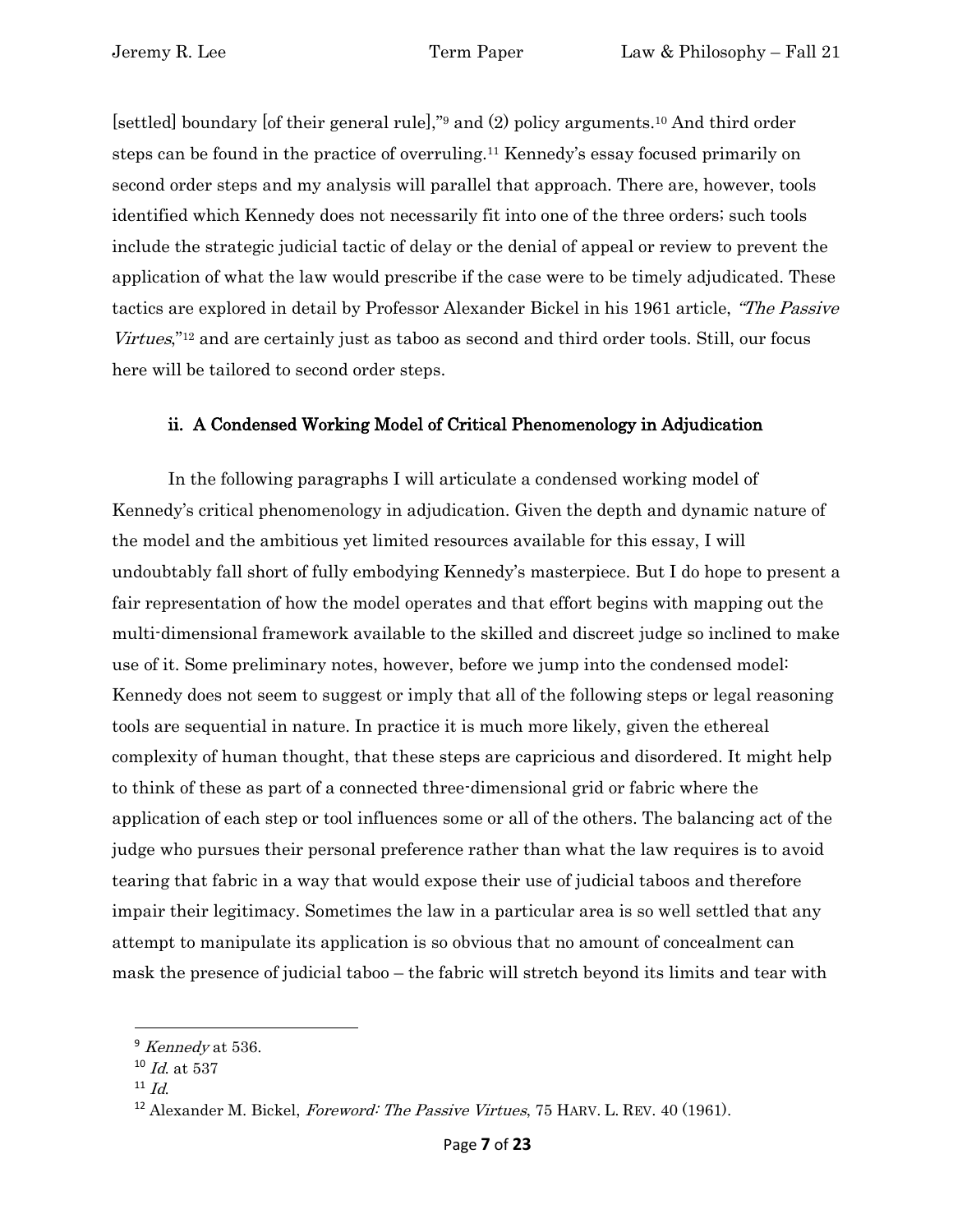a rip exposing the judge and questioning their legitimacy. Yet, of course, at other times the law is settled – or not, "whatever,"<sup>13</sup> – and fully susceptible to the impact of the tools of judicial taboo which are strategically paraded as valid legal reasoning. And with that, we begin.

If it was not obvious by now, the model requires a legal quagmire presented to a judge. That is, the judge is faced with a conflict between what they think law prescribes and how the judge wants the case to turn out. Kennedy then insists the model of critical phenomenology in adjudication begins with specifying the particular preference of the judge and their objective in the case before them. In considering preference, are they socially or politically progressive? conservative? libertarian? These factors add life to the conflict in that they affect what Kennedy refers to as "double objectivity,"<sup>14</sup> or the way in which a judge can imagine the application of the law in the case before them from both the internal and external perspective. On the one hand, the judge may view the case internally as "not clearly governed by the rule," but still "anticipate that the relevant others will see it as 'open and shut.'"<sup>15</sup> Next, in considering objective, this can be broad in scope, meaning the judge desires that their ruling in the case will have some degree of influence across a range of the population beyond just the parties in the case before them. Kennedy characterizes this objective as moving the law as much as possible in a direction that favors the population the judge wants to help. This might come in the form of a "frontal assault"<sup>16</sup> on the application of the rule with the goal of benefiting a particular population who will be impacted by the decision. Or, the objective can be narrow in scope, meaning the judge is satisfied with a ruling that favors only the immediate party in the present dispute before them without the same regard or weight applied to the consequences of others who are or might be similarly situated. This might come in the form of "read[ing] something in"<sup>17</sup> to a contract when one exists between the parties. Or, their objective might be both broad and narrow. For now, however, the more important element in the model is the affirmative decision of the judge to forsake mere rule application and take the second order step toward manipulation of the facts and holdings of precedent or policy arguments.

 $13$  See Kennedy at 519.

 $14$  Kennedy at 521.

 $15$  Kennedy at 521.

 $^{16}$  Kennedy at 522.

 $17$  Kennedy at. 522.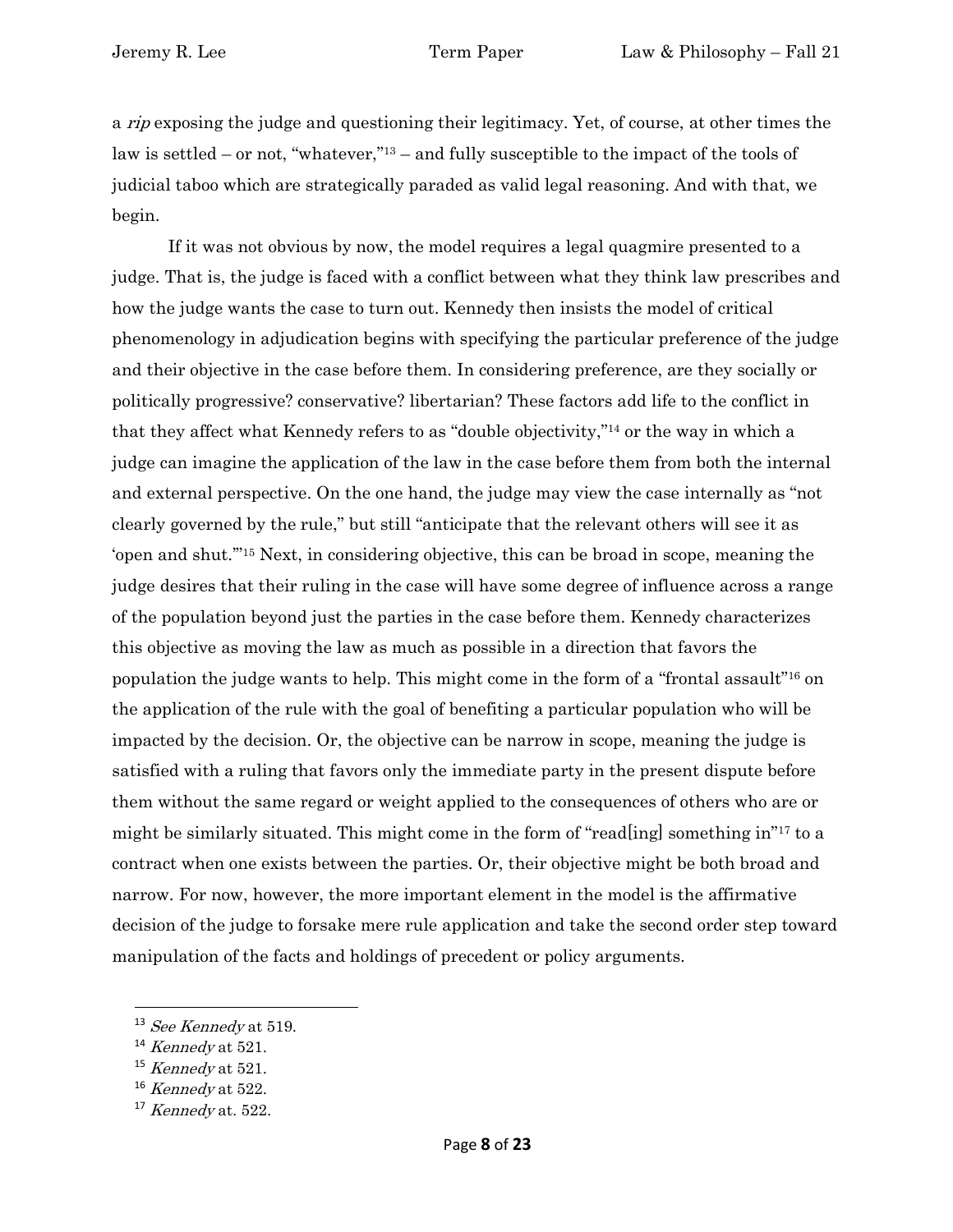With these preliminary considerations of preference and objective in mind, the model then turns to the real meat of judicial taboo. The judge will take stock of their present legitimating power and determine how much distance separates what the law prescribes from how they want the case to turn out. The greater the perceived distance, the more legitimating power is at stake and the more inventive the judge will need to be with their use of objectionable legal reasoning tools.<sup>18</sup> Curiously, too, however, the greater the distance a judge is able to overcome, the more legitimate they could appear in future cases. This would occur when someone believes the case is clearly open and shut, but is persuaded otherwise through the judge's use of taboo legal reasoning tools masked as valid ones. Ultimately, it is a gamble. However, the model shows how judges can be incentivized to participate in judicial taboo not only to satiate their social, political, or moral convictions, but to build up stock in their legitimating power for future cases. This power may be best characterized as judicial capital or the deference parties and the legal community give the judge based on their perceived excellence. The legal communities' collective, "I never thought he could persuade me of *that*."<sup>19</sup> translates into, "I should pay more attention to the opinions of this judge – they clearly know more than I do."

While these considerations begin to fill out the multi-dimensional grid, there remains still more layers to the model. Enter the strategic restatement of facts and holdings. To make good use of this strategy, the judge should identify other laws that operate as a limitation on what appears to be the objectively applicable law from the perspective of relevant external actors. This could come in the form of recharacterizing the facts of the present case so they analogize better with a more favorable rule than the objectively applicable one. For example, the judge could take facts that appear to implicate a federal labor law applicable against improper union strike tactics and restate them in a manner that now more closely implicates a First Amendment law that actually permits certain civil disobedient protests as freedom of expression.<sup>20</sup> This could also come in the form of redefining the holding of the objectively applicable precedent so it no longer appears objectively applicable. For example, the judge could attempt to persuade that the federal

 $18$  Kennedy at 529.

 $19$  Kennedy at 529.

 $20$  See Kennedy at 524.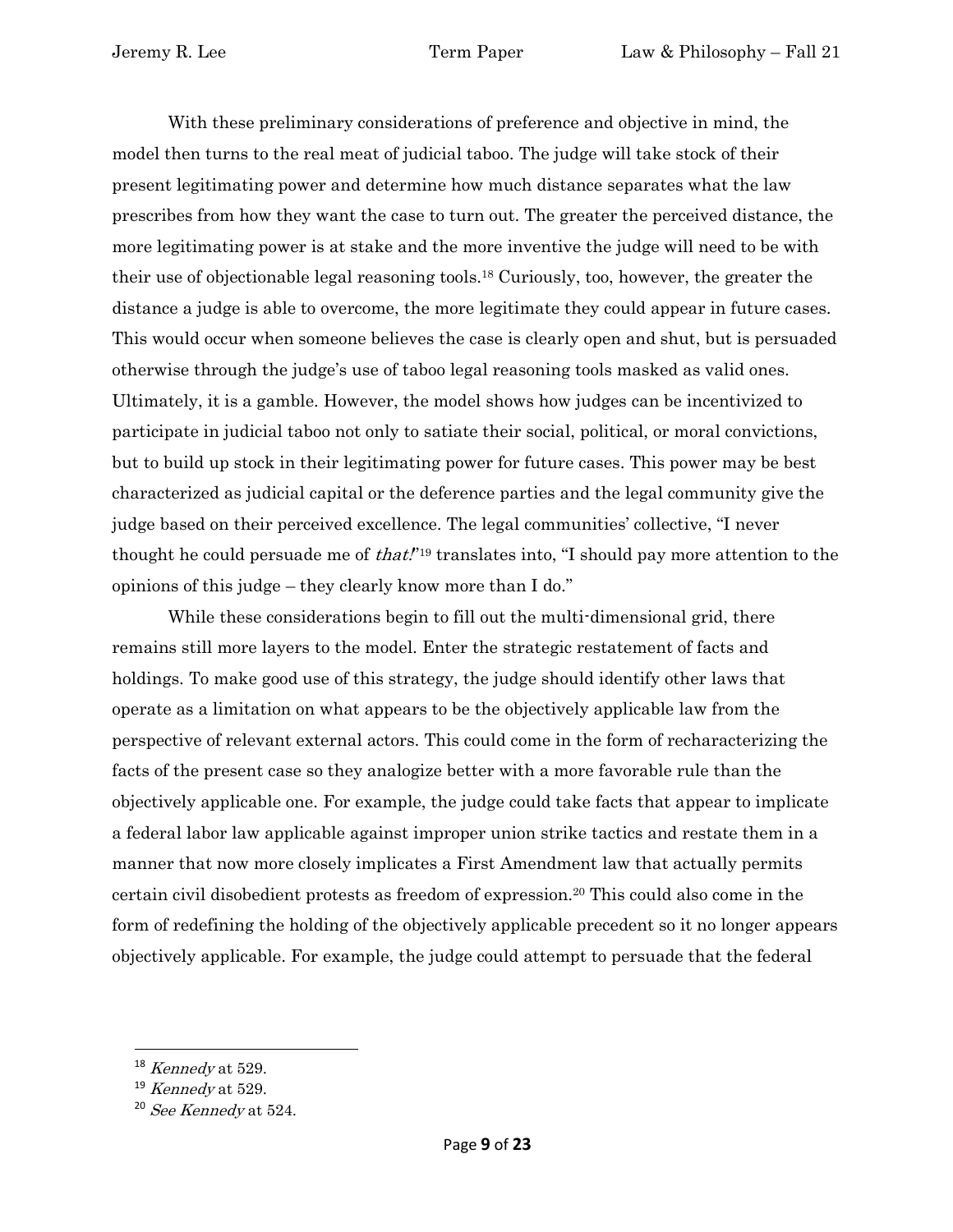labor law we thought was applicable against improper union strike tactics is actually much more narrow in scope and therefore does not apply in the present case.

Once these variable factors and tools have been considered and placed into the strategy of the judge, they begin to operate as checks and balances against each-other – that is, freedoms and constraints. Let us return to the connected multi-dimensional grid or fabric discussed above. Now we have substantive tools spread across the grid and the application of each will influence some or all of the others. Take, for example, how the amount of present legitimating power will influence the amount of effort required by a judge to overcome the distance separating what the law prescribes and how they want to rule. More present legitimating power could result in less effort to overcome the distance because the judge has stockpiled judicial capital and their opinion receives deference from the legal community, or, put differently, less scrutiny than would a judge with lower legitimating power. The distance itself can also influence the amount of effort the judge invests in restating the facts or holdings of precedent. If the distance is short, the act of moving the settled or unsettled boundaries of precedential facts and holdings will not require as much effort as when the distance is wide.

This is the quintessential representation of the effect of weight and principles on the law. That is to say, all the variable elements related to the case, including the social, political, and cultural environment, the legitimating power of the judge, the tools they employ – whether taboo or valid – all hold independent weight, but simultaneously influence the weight of each-other when combined in the adjudication of a case. The fluctuating weight of these elements is what enables the judge to employ judicial taboo and get away with it. The law, despite our best efforts to the contrary, is inherently slippery, and judges, with enough discretion and skill, can take advantage of that. Through the use of judicial taboo, up becomes down, left becomes right, and it is sold under the guise of valid and acceptable legal reasoning.

#### <span id="page-9-0"></span>B. Justice Antonin Scalia: Undeniably Brilliant, Unduly Self-Righteous

In order to facilitate the objective of this essay, I will use the opinions of late Supreme Court Justice, Antonin Scalia to explore the presence, in some form, of Kennedy's model of critical phenomenological adjudication in the courts – vis-à-vis judicial taboo. This portion of the analysis will require some sleuthing given that judges, in order to preserve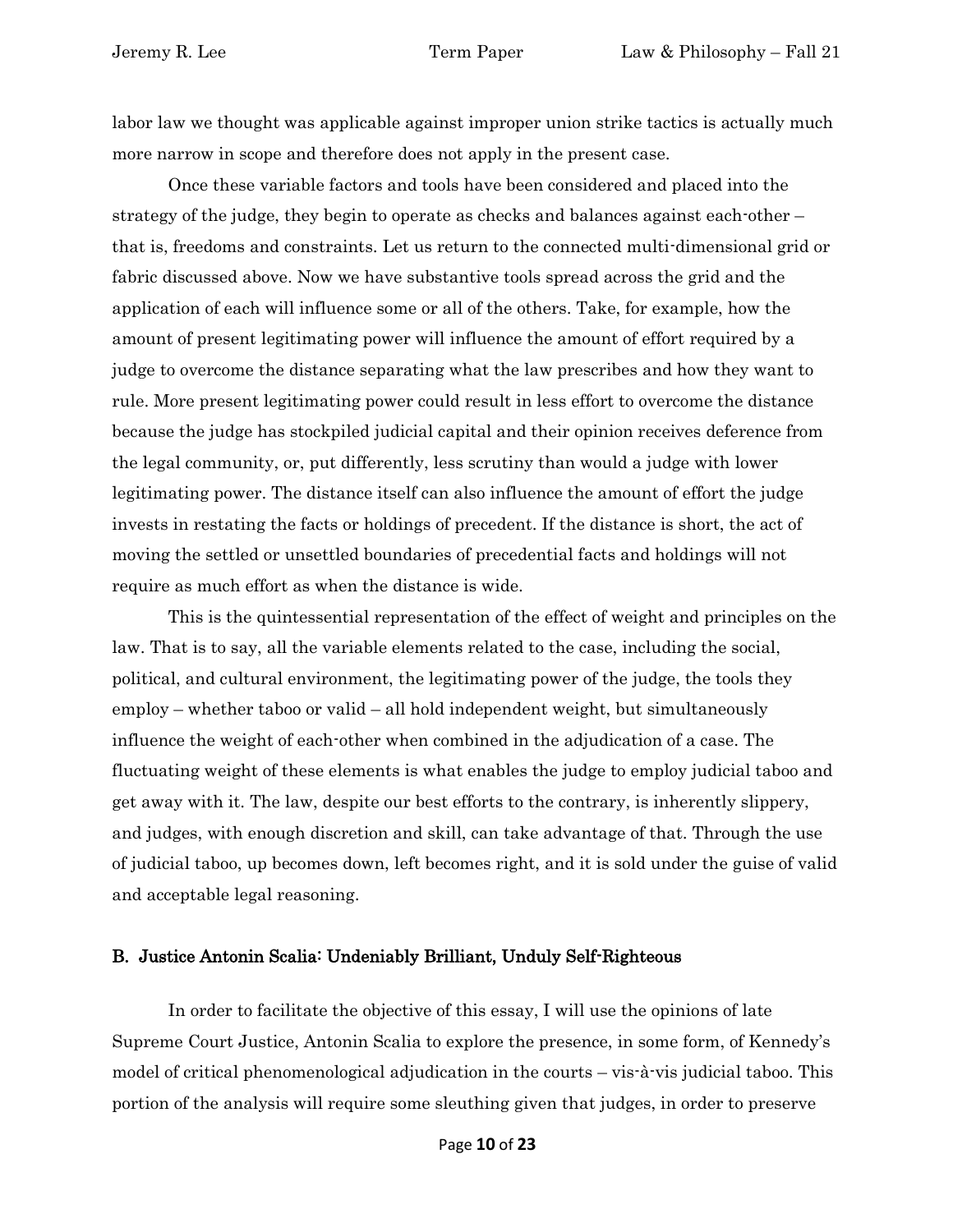their legitimating power, will generally obscure or hide both (i) the fact that they are pursuing a social, cultural, or political aim contrary to what the law prescribes, and (ii) the taboo legal reasoning tools they employ to achieve the same. As previously stated, there is no tool, test, or oath available that can yield the objective truth about exactly what internal debate any given judge may have on the case before them. Therefore, we must rely on their external opinions for indications about whether they are employing second and third order tools. In the following section, Part II, we will apply the condensed working model outlined in Part I. A. ii. to Justice Scalia's opinion from the 1992 regulatory takings case, Lucas v. South Carolina Coastal Council.<sup>21</sup> But first, a brief explanation of the choice to analyze Scalia as our case in point.

Justice Scalia has, for better or for worse, left an indelible mark on jurisprudence in the United States. Such a well-known and controversial figure surely makes for an interesting analysis, indeed – yet, I was hesitant to contribute even more literature to an already exhaustive body of work covering the life and legacy of the man. Quite candidly, one may accurately infer from the title of this section my concurrent respect and animus for Scalia – his oft colorful language and cutting sarcasm is, in my opinion, unbecoming of a judge and particularly so of a Supreme Court Justice.<sup>22</sup> Professor Erwin Chemerinsky adequately sums this up, arguing back in 2000 that, "there is a disingenuousness to Justice Scalia's decision-making and a meanness to his judicial rhetoric that I believe are undesirable and inappropriate."<sup>23</sup>

<sup>21</sup> Lucas v. South Carolina Coastal Council, 505 U.S. 1003 (1992).

<sup>&</sup>lt;sup>22</sup> See Brown v. Plata, 563 U.S. 493, 554 (2011) (Scalia, J., dissenting) (lamenting how most inmates who qualify for release under California's prison "decrowding" order do not fall within the aggrieved class in need of medical care or suffering severe mental illness, but "will undoubtedly be fine physical specimens who have developed intimidating muscles pumping iron in the prison gym"); Id. at 561 (predicting "the inevitable murders, robberies, and rapes to be committed by the released inmates").

 $^{23}$  Erwin Chemerinsky, The Jurisprudence of Justice Scalia: A Critical Appraisal, 22 U. HAW. L. REV. 385 (2000) [hereinafter Chemerinsky]; (Professor Chemerinsky cites several noteworthy examples of Scalia lambasting his own colleagues: "describing the majority's approaches as 'nothing short of ludicrous,' and 'beyond absurd,' 'entirely irrational,' and not pass[ing] the most gullible scrutiny.... Perhaps most famously, in *Webster v. Reproductive Health Services*, he pointedly attacked Justice O'Connor . . . [writing that] her opinion 'preserves a chaos that is evident to anyone who can read and count") Chemerinsky at 399-401 (first quoting Lee v. Weisman, 505 U.S. 577, 637) (1992) (Scalia, J., dissenting); then quoting Austin v. Michigan *Chamber of Commerce*, 494 U.S. 652, 684 (1990) (Scalia, J., dissenting); then quoting *Morgan v. Illinois*, 504 U.S. 719, 748 (1992) (Scalia, J., dissenting); and then quoting *Webster v.* Reproductive Health Services, 492 U.S. 490, 535 (1989) (Scalia, J., concurring in part and concurring in the judgment)).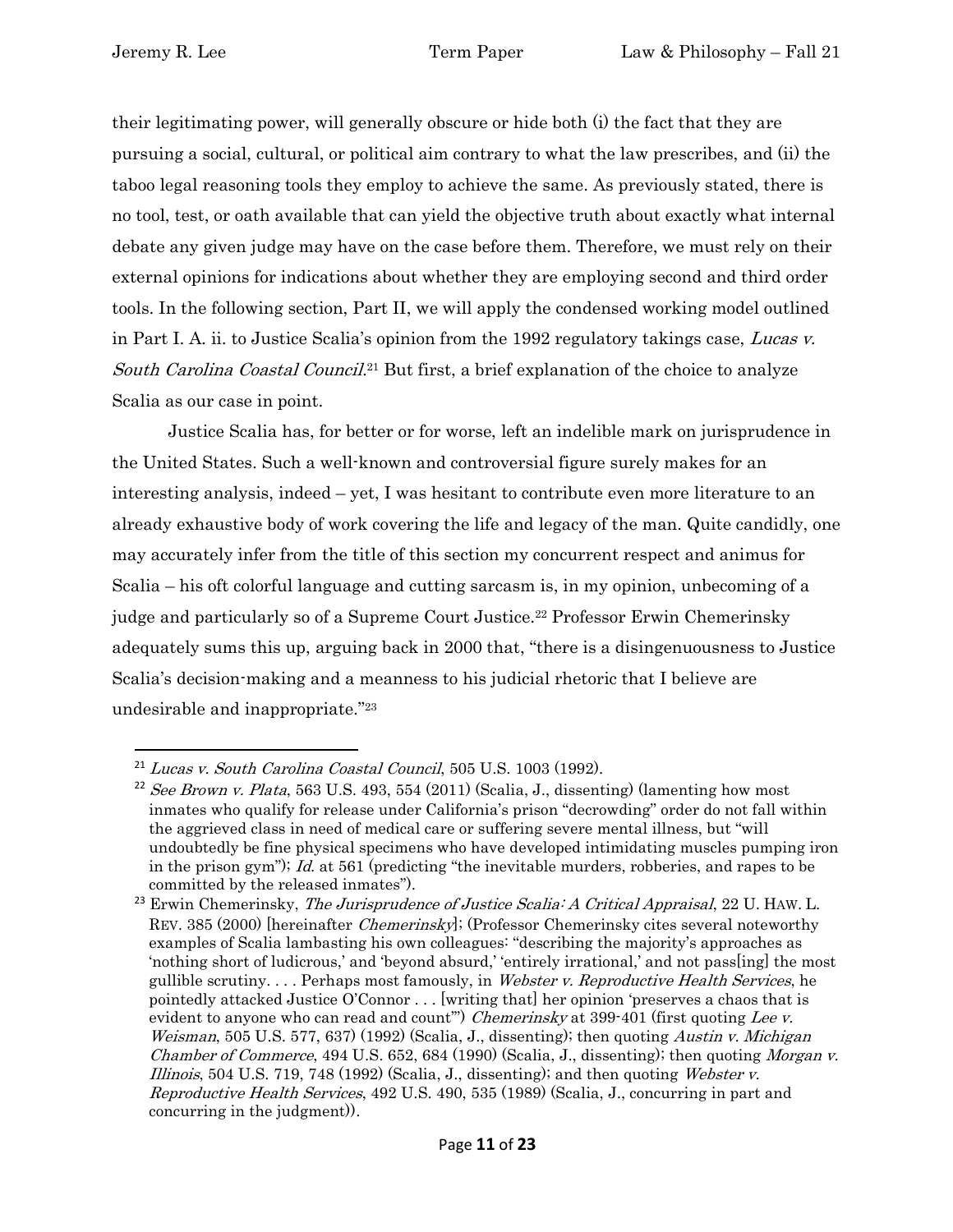And, at the same time, yes, "his views on textualism and originalism, his views on the role of judges in our society, on the practice of judging, have really transformed the legal debate in this country," exclaimed Justice Elena Kagan (then Dean of Harvard Law School).<sup>24</sup> Nevertheless, despite my hesitation and repugnance, Scalia's resolute conviction that legislatures, not judges, are the sole purveyors of law-making is too tempting to ignore. Take, for example, his bemoaning attack of the plurality in *Hamdi v. Rumsfeld* in 2004:

> The plurality seems to view it as its mission to Make Everything Come Out Right, rather than merely to decree the consequences . . . of the other two branches' actions and omissions. . . . The problem with this approach is not only that it steps out of the courts' modest and limited role in a democratic society; but that by repeatedly doing what it thinks the political branches ought to do it encourages their lassitude and saps the vitality of government by the people.<sup>25</sup>

Thus, in Part II I will explore the argument, that, while Scalia's ardent campaign for both originalism and textualism is "founded on the premise that the Supreme Court should decide cases without Justices making value choices," he also "selectively [relies on this philosophy] when it leads to the conservative results he wants, but ignores when it does not generate the outcomes he desires."<sup>26</sup> In his stubborn confidence that his jurisprudence is devoid of value decisions and is simply "neutral judicial methodology," Scalia artfully hides "behind a claim that [his] results have been discovered not chosen."<sup>27</sup> Such behavior wholly epitomizes the foundational themes of Kennedy's model and Scalia's cynical, self-righteous scorn for those "other" judicial activists exposes him and his legacy to a sobering reality – respectfully, Justice Scalia, you too sit amongst them.

<sup>&</sup>lt;sup>24</sup> Thomas A. Schweitzer, Justice Scalia, Originalism and Textualism, 33 TOURO L. REV. 749, 750 (2017) (quoting KEVIN A. RING, SCALIA'S COURT: A LEGACY OF LANDMARK OPINIONS AND DISSENTS, 19 (2016)).

<sup>25</sup> Hamdi v. Rumsfeld, 542 U.S. 507, 576-77 (2004).

 $26$  Chemerinsky at 394 (Professor Chemerinsky partially concedes the counter-point that instances exist where Scalia does, "at times, [follow] his interpretive methodology even when it leads to results inconsistent with a conservative's likely beliefs," citing to his opinions on flag burning and the preservation of the right to confrontation in child abuse cases. But he also notes that such opinions are present only during Scalia's first few years on the Court. I will give this observation greater treatment in Part II as it conforms well with the idea of preserving legitimating power described in Kennedy's model).

<sup>27</sup> Chemerinsky at 385.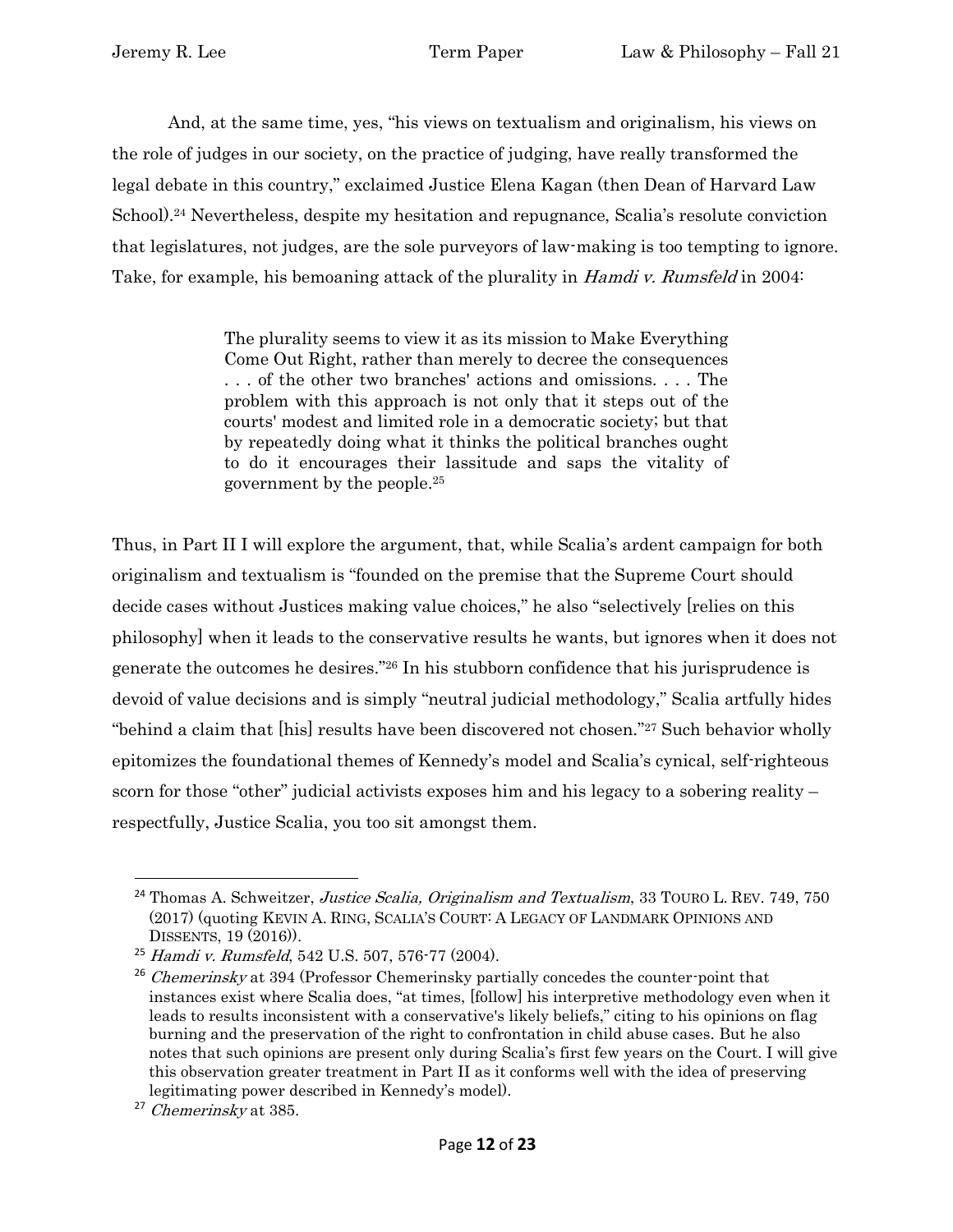## II. Observing the Model in Practice

<span id="page-12-0"></span>As we trek into the analysis, let us retrace the salient elements present in a condensed version of Kennedy's phenomenological model. These key points are in no particular order and of variable weight and relevance: a legal quagmire is presented so that a conflict exists between what the law prescribes and how the judge wants to come out; there is a preference or social/cultural/political tilt held by the judge which presents both an internal and external objectivity of what the law prescribes; the judge has an objective as to whether their ultimate ruling is applied narrowly, broadly, or both; the judge will take stock of their present legitimating power and stay conscious of how their present actions will impact that power in the future; the judge will determine the distance, whether large or small, that separates what the law prescribes from how they want the case to come out; and finally, the judge will strategically restate the facts of the case before them, or the objectively applicable precedent(s) as well as the holding(s) of other precedent(s) in order to move the boundary of what most in the legal community would consider to be the objectively applicable rule.

### <span id="page-12-1"></span>A. Scalia on Regulatory Takings

In 1992, Lucas v. South Carolina Coastal Council presented the Supreme Court with the question whether South Carolina's Beachfront Management Act resulted in a taking of private property requiring the payment of "just compensation" under the Fifth Amendment of the U.S. Constitution.<sup>28</sup> Here is a brief summary of the facts: in 1986 David Lucas purchased two lots of beachfront property on the Isle of Palms which is considered a "barrier island." Lucas intended to construct single-family residences on the lots. In 1988, South Carolina, pursuant to previous legislation enacted over a decade before, passed the relevant *Beachfront Management Act* which directed the state's Coastal Council to establish geographic "baselines" prohibiting, among other things, "occupyable improvements" in certain coastal zone areas identified as being in danger of harmful erosion.<sup>29</sup> Lucas' two lots fell within the established baseline thus preventing the

<sup>28</sup> Lucas v. South Carolina Coastal Council, 505 U.S. 1003 (1992).

 $29$  *Lucas*, 505 U.S. at 1009.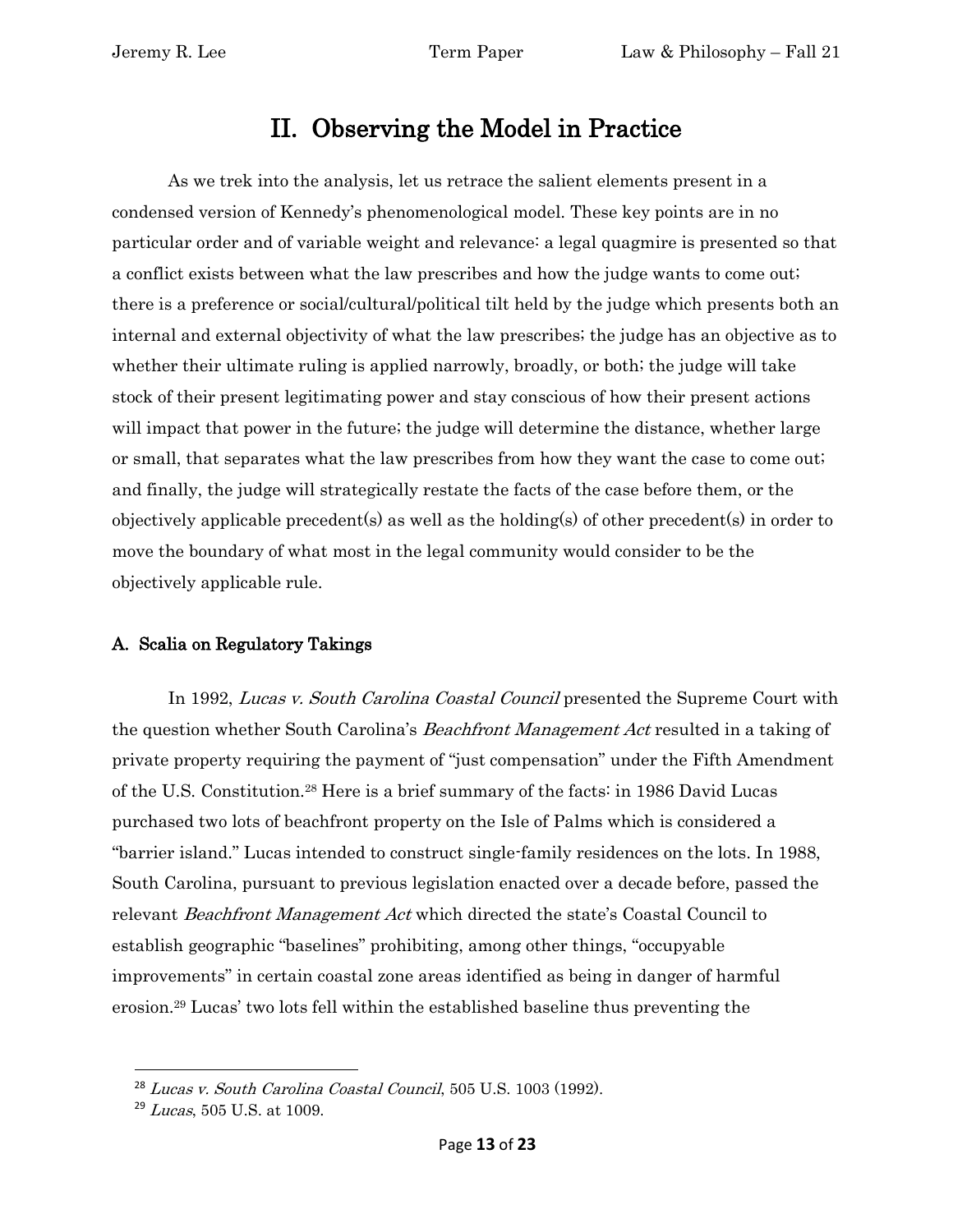construction of the residences he had intended – Lucas filed suit. "[He] did not take issue with the validity of the Act as a lawful exercise of South Carolina's police power, but contended that the Act's complete extinguishment of his property value entitled him to compensation regardless of whether the legislature had acted in furtherance of legitimate police power objectives."<sup>30</sup> The counter argument asserted that, (i) because Lucas conceded the validity of the state statute, the court was "bound to accept the 'uncontested . . . findings' of the South Carolina Legislature that new construction in the coastal zone – such as petitioner intended – threatened this public resource," and that, (ii) Takings Clause jurisprudence precluded compensation to private property owners when the regulation "is designed 'to prevent serious public harm,' . . . regardless of the regulations effect on the property's value."<sup>31</sup>

### <span id="page-13-0"></span>i. Legal Quagmire, Bridging the Gap, and Risk to Legitimating Power

With Justice Scalia authoring the majority opinion, the stage is set to observe how he employs, then obscures, the objectionable legal reasoning tools of judicial taboo. In order to assess how Scalia smooths out the bumps on his path between what the law seems to prescribe and how he wants to come out, we need to identify the legal quagmire that conflicts (or, perhaps more accurately, confronts) him. Here, Scalia's conservative values regarding individual property rights puts him in conflict with the generally settled law of the Takings Clause (i.e., the counter-argument asserted against Lucas). Internally, he wrestles with a discomfort in allowing the States to rely on environmental concerns as a basis for restricting real property rights without compensation. Externally, he recognizes, that, objectively, the law seems pretty clear "that the State has full power to prohibit an owner's use of property if it is harmful to the public."<sup>32</sup>

Next, when you consider the casual tone of Scalia's opinion here, it becomes difficult, even by pure speculation, to determine just how great he perceives the distance is between what the law prescribes and how he wants to come out. Either he sees a relatively small

<sup>&</sup>lt;sup>30</sup> Lucas, 505 U.S. at 1009.

 $31$  Lucas, 505 U.S. at 1010.

 $32$  Lucas, 505 U.S. at 1051 (Blackmun, J., dissenting).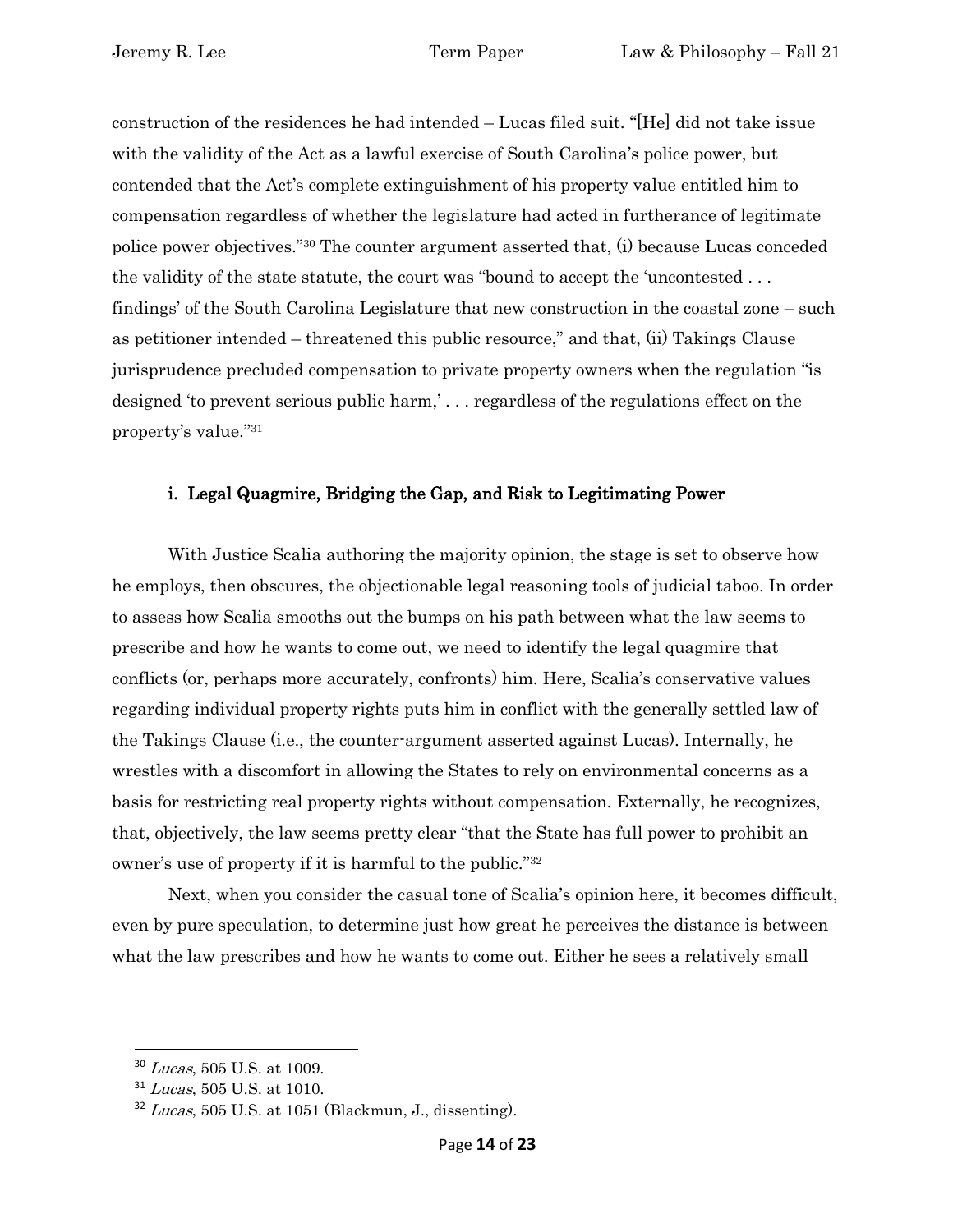gap and, hence, his dispassionate use of language such as, "simply,"<sup>33</sup> "surely,"<sup>34</sup> "merely,"<sup>35</sup> and "regrettably,"<sup>36</sup> (which he uses to gently dismantle any vulnerability he can find in the precedent or principles applicable to the case); or, he recognizes a large gap and strategically misdirects the reader into thinking that his dispassion is the result of a conclusion so obvious it doesn't warrant strong, persuasive language.

By any characterization, however, his recognition of a quagmire and the decision to pursue how he wants to come out manifests the need to bridge that gap, whether large or small. And, to his credit, Scalia's unique rhetorical style actually works to make this question about distance almost inconsequential because he stakes his position so matter-offactly. Perfectly emblematic of Kennedy's model, Scalia trivialized the bindingness of what most in the legal community would consider to be the objectively applicable rule in order to move the boundary and tuck how he wants to come out under the wing of regulatory takings that require just compensation. What's more, given Scalia's firm advocacy for rules<sup>37</sup> over standards, his preference, unsurprisingly, propels him to create precedent that will apply far beyond the parties in this case with what Justice Blackmun characterized in dissent as a new "per se" takings rule.<sup>38</sup>

Now, with regard to legitimating power. Supreme Court justices can serve on the bench for life (which Justice Scalia did), and are famously insulated from the public sphere in their capacity as private citizens. With such circumstances, it is difficult to determine what effect Scalia might have considered his use of judicial taboo could have had on his personal reputation in this case. What's more, perhaps he relied on a cache of judicial

 $33$  Lucas, 505 U.S. at 1017 (regarding how the Court has never justified the rule that "the Fifth" Amendment is violated when land-use regulation 'does not substantially advance legitimate state interests or denies an owner economically viable use of his land) (citing Agins v. Tiburon, 447 U.S. 255, 260 (1980) (emphasis in original).

<sup>&</sup>lt;sup>34</sup> Lucas, 505 U.S. at 1017 (regarding how the "extraordinary circumstance" of depriving a private land owner of all "productive or economically beneficial use of land" surely warrants an exception to the presumption that the State's may do so without compensation if the legislature determines it will prevent public harm).

<sup>&</sup>lt;sup>35</sup> Lucas, 505 U.S. at 1026 (regarding how the Court's precedential understanding of the "'prevention of harmful use' was merely [their] early formulation of the police power justification necessary to sustain (without compensation) *any* regulatory diminution in value") (emphasis in original).

<sup>&</sup>lt;sup>36</sup> Lucas, 505 U.S. at 1016 n.7 (regarding the regrettable imprecision of whether the "deprivation of all economically feasible use" rule is measuring the particular tract of land burdened by the regulation, or the "value of the tract as a whole").

 $37$  Antonin Scalia, *The Rule of Law as a Law of Rules*, 56 U. CHI. L. REV. 1175 (1989).

 $38$  *Lucas*, 505 U.S. at 1052 (Blackmun, J., dissenting).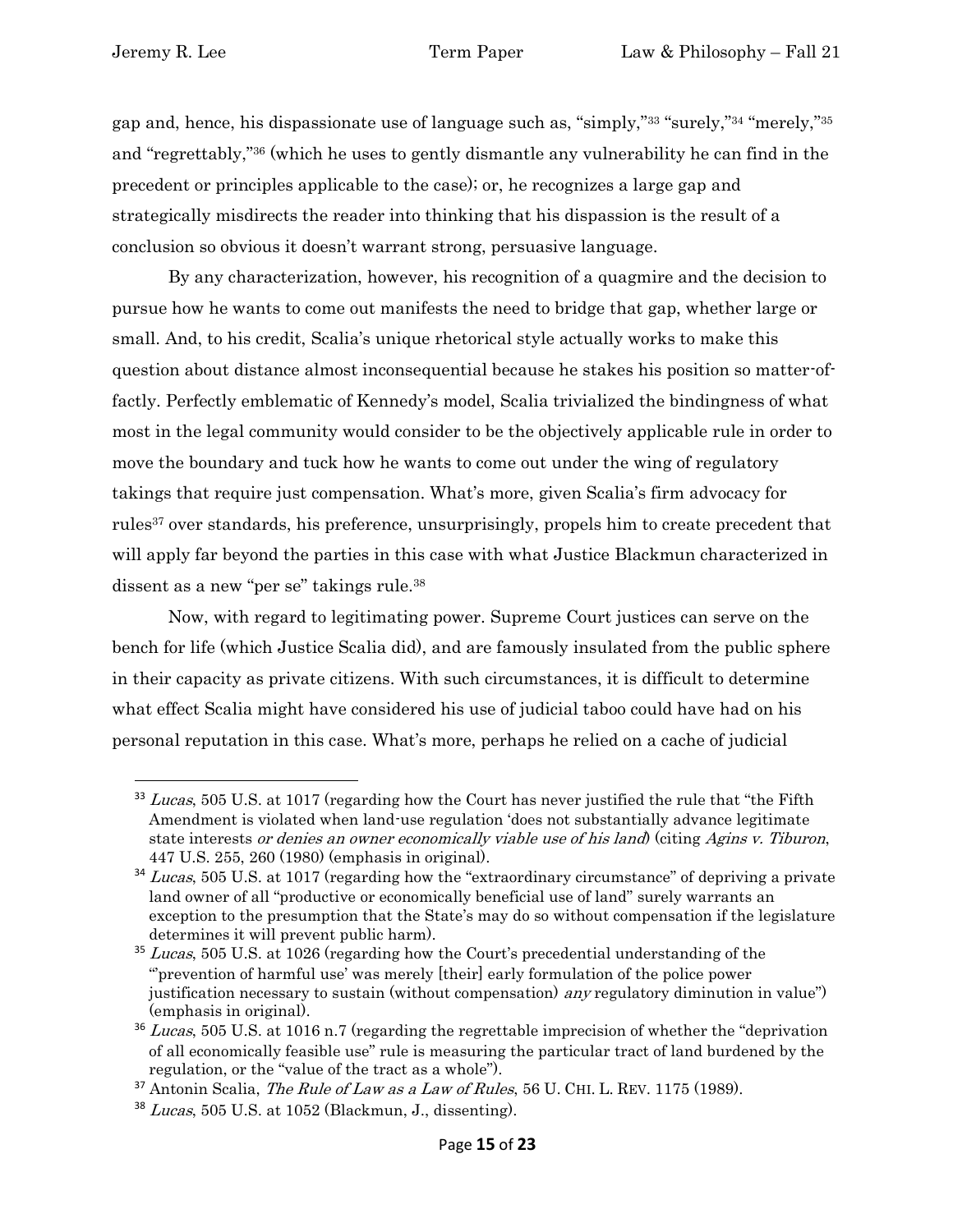capital built up from previous opinions which appear to contradict his conservative values. Consider, for example, the controversial flag burning cases brought before the Supreme Court in 1989 and 1990 – both relatively early on in Scalia's tenure, and both relatively closely decided in time with regard to Lucas.<sup>39</sup> Scalia's endorsement of citizens' right to burn the American flag, a symbol widely considered sacrosanct by conservatives, serves as convincing evidence that he does, "at times, [follow] his [neutral judicial] methodology even when it leads to results inconsistent with a conservative's likely beliefs."<sup>40</sup> Thus, it's possible in Lucas that Scalia, feeling comfortable with his store of judicial capital, gave little weight to the effect the use of judicial taboo could have on his future legitimating power.

But personal legitimacy should not be his only concern – more significant is the potential loss of legitimating power to the Court itself as a whole. More so than State or even Federal courts, the United States Supreme Court is not just responsible for saying "what the law is,"<sup>41</sup> but is emphatically symbolic of our society's commitment to sound principles of justice, fairness, equality, and, yes, sometimes individual sacrifice for the greater good. When the Court is perceived as ignoring or dismissing such fundamental values due to the personal preferences of its Justices, there is reason to fear the respect and authority afforded to the judiciary (which holds no tangible power to enforce or defend) will be lost on the people. Nonetheless, in the present case under review, let's consider it safe to assume the existential consequences of an illegitimate Supreme Court were not at stake in a dispute about the Takings Clause; particularly where the ruling favors the individual over the State by requiring just compensation when economic viability of the individual's land is denied. Thus, if Justice Scalia were to have considered the risk his use of judicial taboo could present to his or the Court's legitimating power, he likely saw it as negligible and marched on.

<sup>&</sup>lt;sup>39</sup> See Texas v. Johnson, 491 U.S. 397 (1989) (\*1 flag burning protected under First Amendment free speech); United States v. Eichman, 496 U.S. 310 (1990) (\*2 flag burning held protected under First Amendment free speech); (Scalia was appointed to the Court in 1986); (Lucas was decided in 1992).

<sup>40</sup> Chemerinsky at 394; See Chemerinsky, supra note 26.

<sup>41</sup> Marbury v. Madison, 5 U.S. 137, 177 (1803).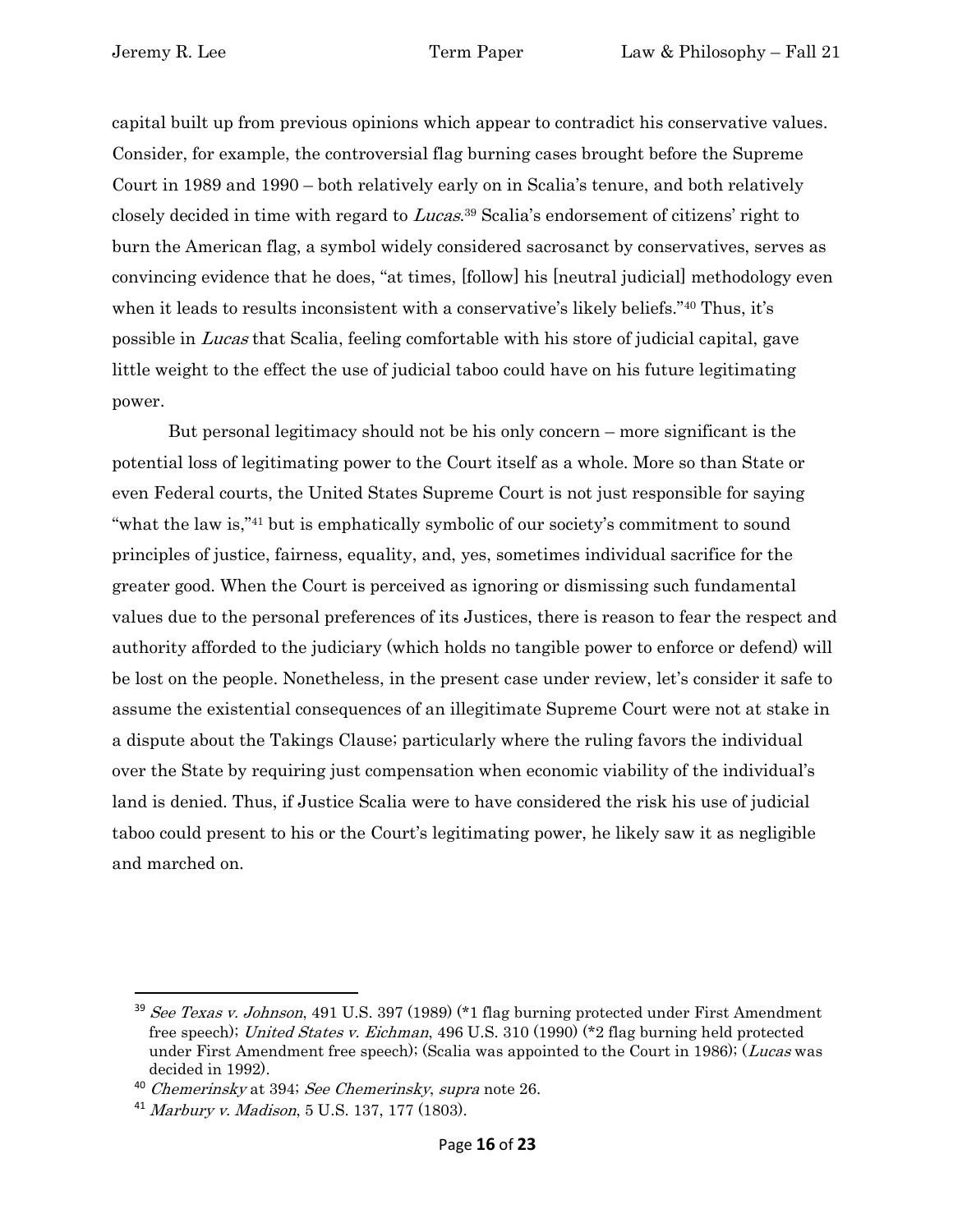#### <span id="page-16-0"></span>ii. Manipulating Facts and Precedent to Move the Boundary

Finally, we will observe and analyze how Scalia used judicial taboo by exploiting the facts in Lucas and the holdings of applicable precedent in order to move the boundary of what most in the legal community would consider to be the objectively applicable rule. Recall the objectively applicable rule as asserted against Lucas was: (i) because Lucas conceded the validity of the state statute, the court was "bound to accept the 'uncontested . . . findings' of the South Carolina Legislature that new construction in the coastal zone – such as petitioner intended – threatened this public resource," and (ii) Takings Clause jurisprudence precluded compensation to private property owners when the regulation "is designed 'to prevent serious public harm,' . . . regardless of the regulations effect on the property's value."<sup>42</sup> Scalia accomplished his move in two significant ways: first, he gave incredible weight to the factual findings of the trial court by blindly accepting their determination that Lucas had indeed lost all economically beneficial use of his land,<sup>43</sup> and second, he exploited the language of applicable precedent in Agins v. Tiburon by selecting and relying on those phrases that advanced his argument, while pointedly ignoring those that did not.<sup>44</sup>

Beginning with his blind acceptance of the trial court's determination regarding Lucas' complete loss of economically beneficial use of his land. There is, of course, great deference afforded to trial courts on factual findings because they are closest to the minute details of the dispute. Here, however, there is little, if any, effort required to evaluate this determination. The real question is whether a regulation prohibiting the construction of "occupyable improvements"<sup>45</sup> equates to a total loss of economically beneficial use – Scalia, in his conservative lean favoring individual land owners, says "yes," but the law, Justice Blackmun in dissent, and common sense maintain a resounding, "no." Lucas was indeed prohibited from making the economically beneficial use he wanted, but a deprivation of this personal preference cannot defeat the myriad other fully practical ways in which his land retains economic value. Consider, for example, the obvious fact that "[Lucas] can picnic,

<sup>42</sup> Lucas, 505 U.S. at 1010.

<sup>43</sup> See Lucas, 505 U.S. at 1020.

<sup>44</sup> See Lucas, 505 U.S. at 1016 (citing Agins, 447 U.S. at 260); See also Lucas, 505 U.S. at 1060 (Blackmun, J., dissenting).

<sup>&</sup>lt;sup>45</sup> Lucas, 505 U.S. at 1009.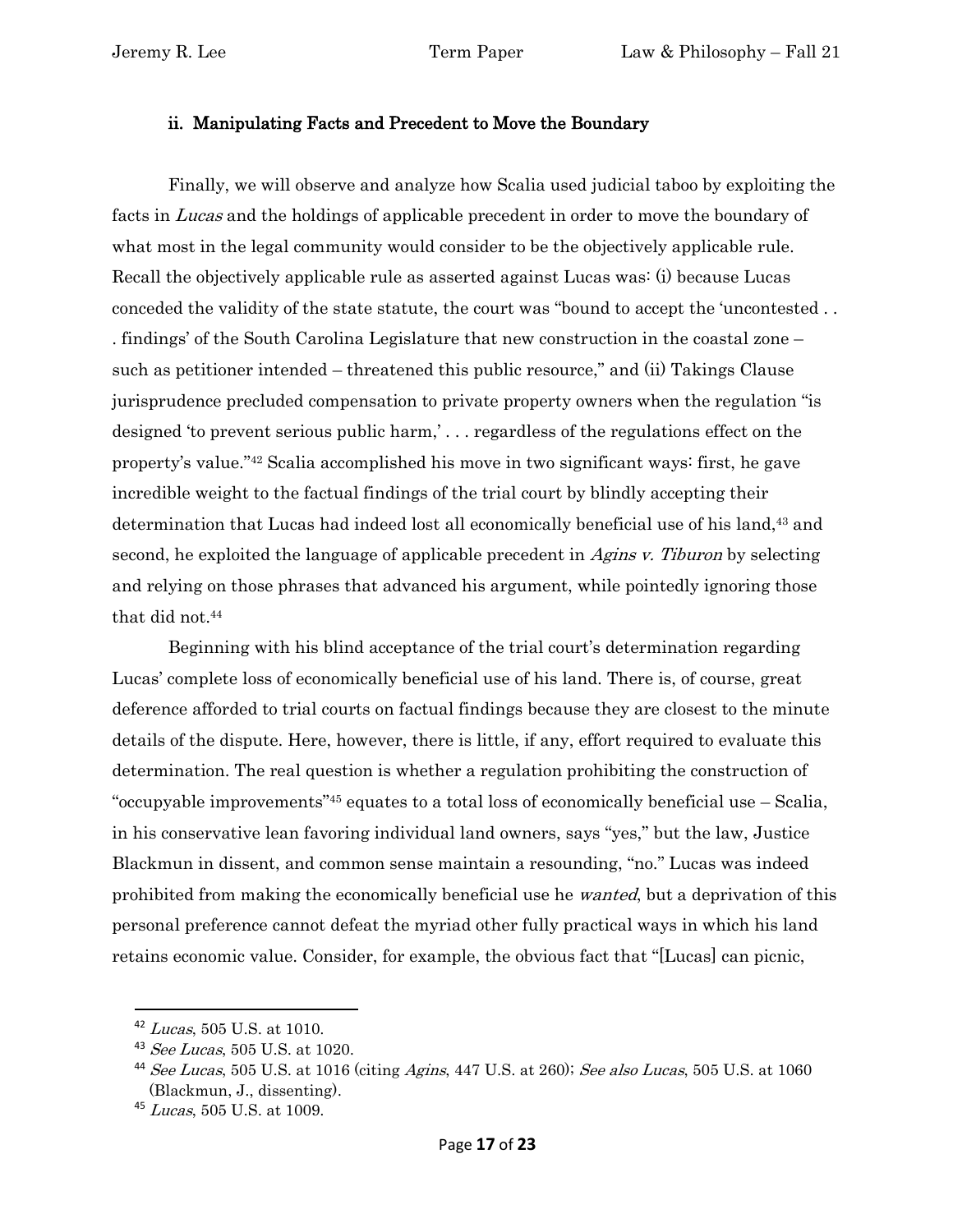swim, camp in a tent, or live on the property in a movable trailer."<sup>46</sup> In fact, "State courts frequently have recognized that land has economic value where the only residual economic uses are recreation or camping."<sup>47</sup> Although, however, to his very limited credit, Scalia does give a notably brief nod to the fact Lucas is still able to make "certain nonhabitable improvements, e.g., "wooden walkways no larger in width than six feet," and "small wooden decks no larger than one hundred forty-four square feet," he also quietly hides this concession in a single-sentence footnote and leaves it at that. Thus, in blindly accepting the "valueless" determination, however flawed, Scalia primes this fact as a tool used to exploit the application of Takings Clause precedent in Agins and other applicable caselaw.

Subsequently, after establishing the Court's acceptance of Lucas' "valueless" argument, Scalia is able to then pair that determination with choice phrases from applicable precedent in order to (internally) invent a new "per se" regulatory takings rule,<sup>48</sup> while claiming (externally) that it has simply, even innocently, been discovered.<sup>49</sup> First, Scalia hones in on context-specific language in *Agins*, but, conveniently, ignores the context. Where the Court in *Agins* noted that the "Fifth Amendment is violated when land-use regulation . . . denies an owner economically viable use of his land," Scalia was apparently satisfied with lifting the sentence on its own because it worked to advance how he wanted to come out. But the sentence is married to a qualification and Scalia's separation of the two is a manipulation of the holding. As Justice Blackmun notes in his dissent, the full context of Scalia's choice quote from Agins states, "'no precise rule determines when property has been taken' but instead . . . 'the question necessarily requires a weighing of public and private interest.'" Nonetheless, Scalia, having moved the boundary just enough to march on to his next manipulation, then proceeds to drop in policy arguments to obscure his objectionable legal reasoning tools and shore up any doubts about his intent.

 $46$  *Lucas*, 505 U.S. at 1044 (Blackmun, J., dissenting).

<sup>&</sup>lt;sup>47</sup> Lucas, 505 U.S. at 1044 (Blackmun, J., dissenting) (citing Turnpike Realty Co. v. Dedham, 362 Mass. 221, 284 N.E.2d (1972); Turner v. County of Del Norte, 24 Cal. App. 3d 311 (1972), cert. denied, 409 U.S. 1108 (1973); Hall v. Board of Environmental Protection, 528 A.2d 453 (Me. 1987).

 $48$  Lucas, 505 U.S. at 1052 (Blackmun, J., dissenting).

 $49$  See Lucas, 505 U.S. at 1017-19 (regarding Scalia's observation that no justification for requiring compensation for takings resulting in deprivation of economically viable use of land had ever been set forth, while proceeding to then discover one).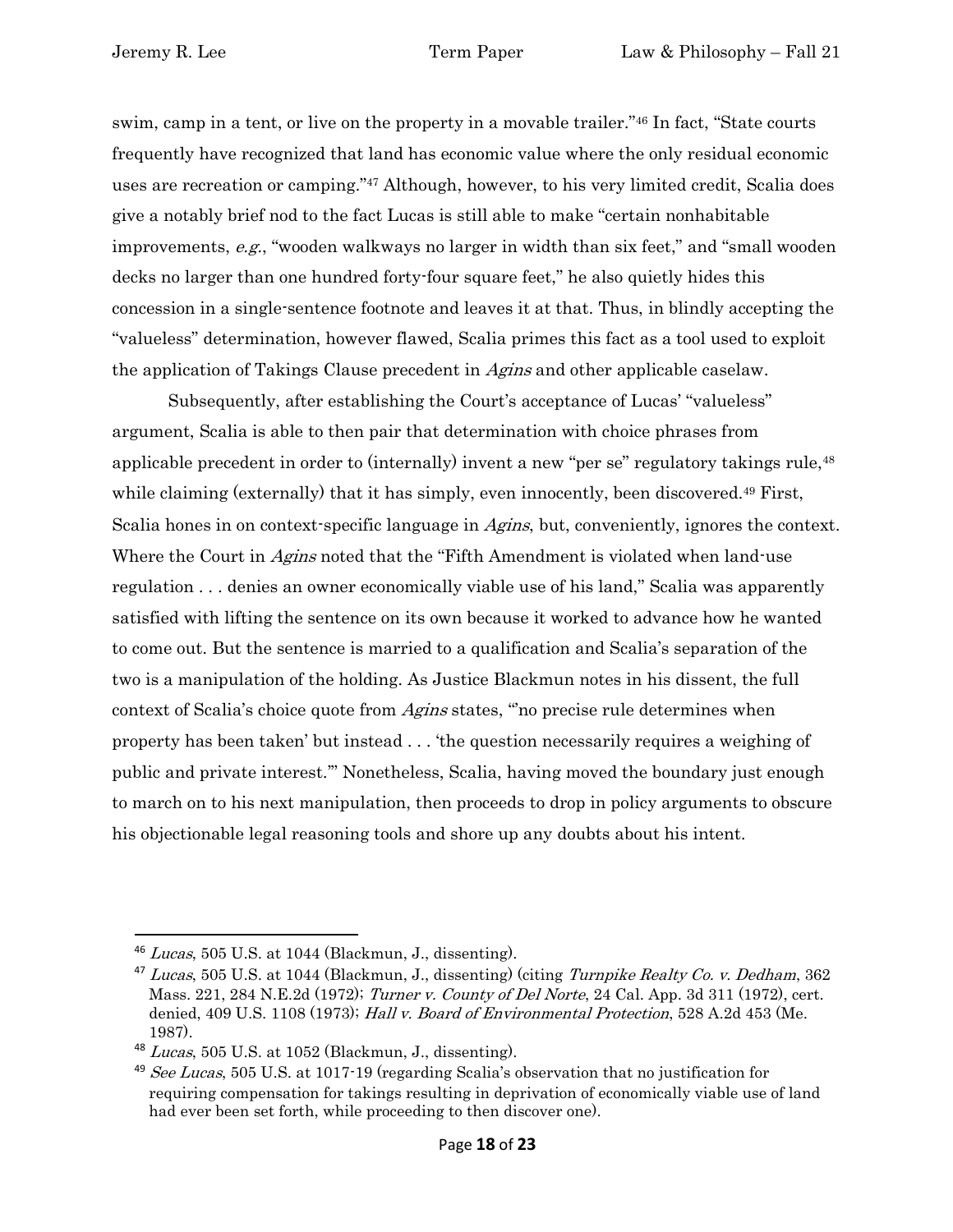Scalia's first endorsement of sound policy relies on Justice Holmes in *Pennsylvania* Coal Co. v. Mahon.<sup>50</sup> Scalia again resorts to cherry-picking choice quotes from the opinion, but given the legitimating power of the author (Holmes), Scalia perhaps recognized the enormous weight afforded to the quote whether it was in or out of context. Thus, once Scalia stumbled on to Holmes' language in *Mahon*, "while property may be regulated to a certain extent, if regulation goes too far it will be recognized as a taking,"<sup>51</sup> he was apparently satisfied enough to stop reading and, again, conveniently ignore the accompanying context. What Holmes went on to say about the question of how much regulation is too much is that it "is a question of degree – and therefore cannot be disposed of by general propositions."<sup>52</sup>

Next, Scalia makes what I consider to be one of his most daring moves by according a substantial amount of weight to an illusory "historical compact recorded in the Takings Clause [between our citizens and the State] that has become part of our constitutional culture."<sup>53</sup> As Justice Blackmun in dissent points out, "it is not clear from the Court's opinion where our 'historical compact' or 'citizens' understanding' comes from, but it does not appear to be history."<sup>54</sup> Nevertheless, Scalia, evidenced by the five justice majority, was convincing and deft enough in his use of judicial taboo to persuade four others to join his opinion.

In observing the strategic moves made by Scalia throughout his journey to get from what the law prescribes to how he wants to come out, we see him taking advantage of the entire range of second order tools detailed in our condensed working model of Kennedy's theory. He undertook to manipulate first the facts of Lucas by blindly accepting a flawed determination regarding the economic viability of Lucas' land, then the holdings of applicable precedent like Agins and Mahon by cherry-picking from the opinions, and finally, he slips in a policy determination by relying, without the accompanying limitations, on the "maxim,"<sup>55</sup> that, "while property may be regulated to a certain extent, if regulation goes too far it will be recognized as a taking."<sup>56</sup> Evidently Scalia felt he had "discovered" precisely when regulation has gone too far, despite almost one-hundred years of caselaw since Justice

<sup>50</sup> Pennsylvania Coal Co. v. Mahon, 260 U.S. 393 (1922).

<sup>51</sup> Mahon, 260 U.S. at 415.

<sup>52</sup> Mahon, 260 U.S. at 416.

<sup>53</sup> Lucas, 505 U.S. at 1028.

<sup>54</sup> Lucas, 505 U.S. at 1055-56 (Blackmun, J., dissenting).

<sup>55</sup> Lucas, 505 U.S. at 1014.

<sup>56</sup> Mahon, 260 U.S. at 415.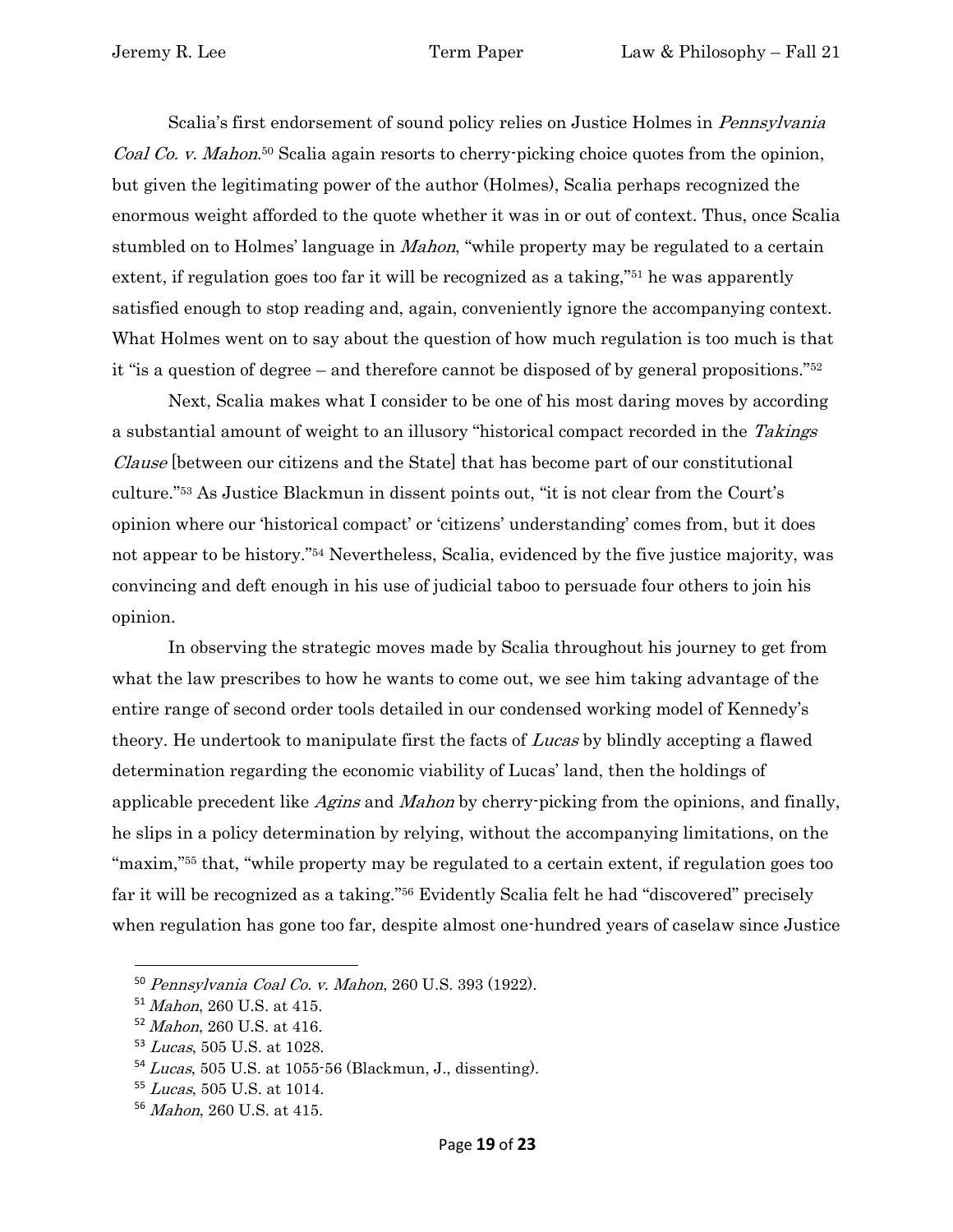Holmes first penned the "maxim," and despite the explicit limitations in both *Agins* and Mahon that regulatory takings determinations are specific to individual cases.<sup>57</sup> Accordingly, it seems to me quite reasonable to conclude, notwithstanding his strong convictions about originalism, textualism, and neutral judicial methodology, that Justice Antonin Scalia was not immune to the temptations of judicial taboo when it worked to suit his values.

### <span id="page-19-0"></span>B. Greasing the Wheels of Democracy

I have labored over the preceding pages in an effort to illustrate how the use of judicial taboo and the activism it enables can be found across the spectrum of legal philosophies and personalities spread throughout the judiciary of the United States. Justice Antonin Scalia was an interesting case study mainly because of his vehement conviction that he was not among this group. But, is it really all bad? Can judicial activism serve a functional role in our constitutional democracy by facilitating structural efficiencies, access to justice, and other exigencies of society? Could one argue that it already does? While candidly admitting that such activism cuts both ways, i.e., sometimes it's good and other times it's not, I tend to think a United States without judicial activism would actually be a rather ominous and incredibly gridlocked place to live. The following discussion will explore the traditional routes of lawmaking and why judicial activism seems, to some degree, reasonably necessary for our society to function as a practical matter.

#### i. Amending the Constitution

<span id="page-19-1"></span>When the constitution was ratified in 1788, the United States was substantially smaller, more agrarian, rural, white, and, generally, much more culturally monolithic than present day. These were the settings in which the founders created the amendment process, but the United States no longer looks or operates as it did 230 years ago. American citizens are arguably less civically engaged and less informed about the intricate details of our history from the earliest Europeans and Africans of the 1600's all the way to present day.

<sup>&</sup>lt;sup>57</sup> See Agins, 447 U.S. at 260-1 ("[a]lthough no precise rule determines when property has been taken, see *Kaiser Aetna v. United States, 444 U.S. 164 (1979)*, the question necessarily requires a weighing of private and public interests) (formatting taken from original); Mahon, 260 U.S. at 413 (regarding Justice Holmes statement that "the question depends upon the particular facts").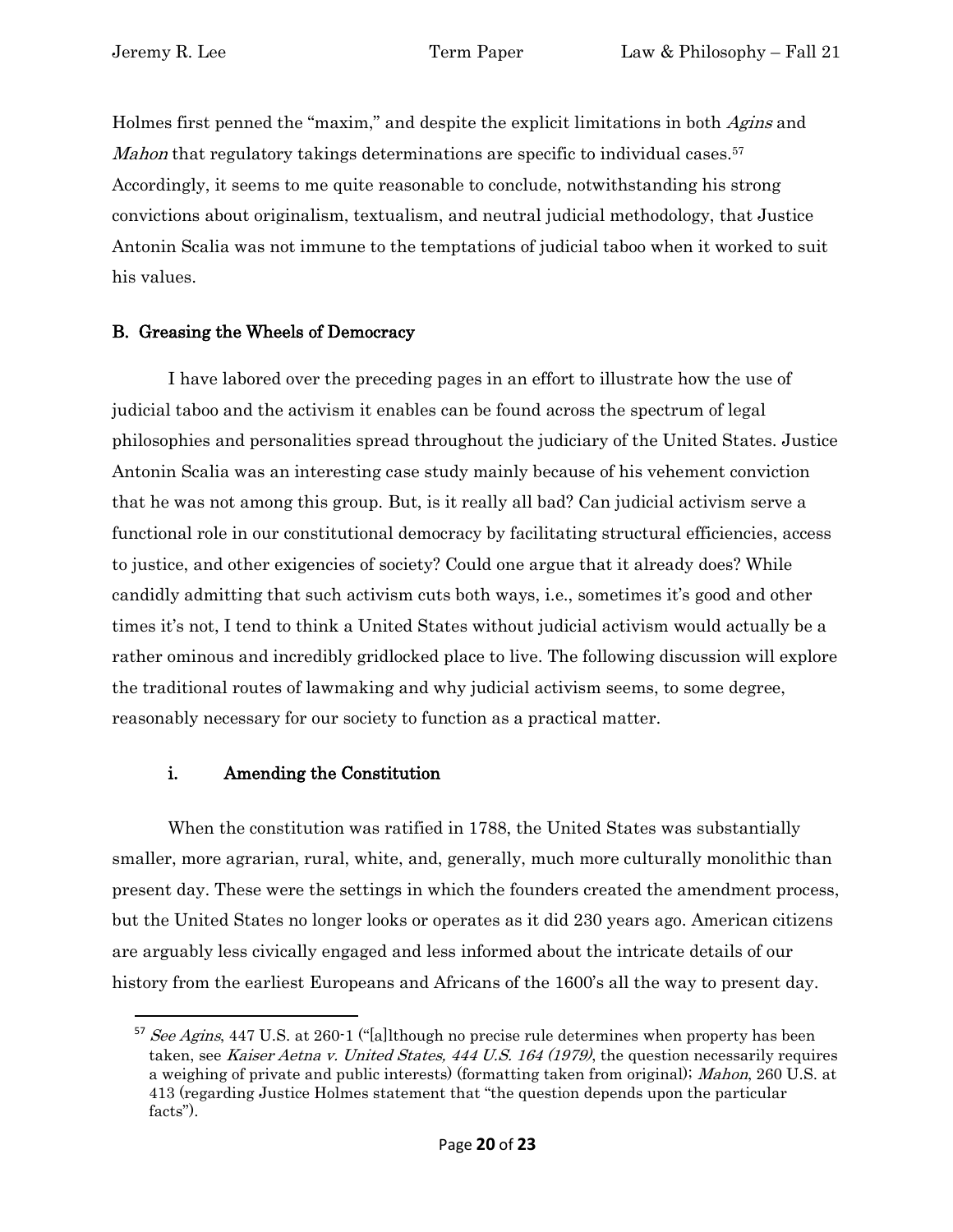And, admittedly, it can be difficult to blame them as each passing year adds more for the next generation to learn from, but also as technology and globalism – somewhat ironically – tend to isolate us from our neighbors while simultaneously blurring our borders both culturally and economically.

If you were to survey the average American, I think you would be hard pressed to find more than a handful of people who would answer, "yes," when asked if the constitution can be amended. Not because of some ignorance about the procedural ability to do so, but because of the rancid partisanship that continues to plague our country. Assuredly, every generation of Americans experiences some level of divide amongst its population, but the notable deterioration of meaningful civic engagement and understanding of our storied history seems to have produced a deeply divided culture devoid of a collective community with regard to our most pressing issues of today. No, I think the most common reaction to the question of "can the constitution be amended?" would be a laugh.

What's more, I think if there were to be significant, cross-party, cross-cultural support for some constitutional amendment, I also see it being met with resistance purely because some portion of the population is going to demand, "well, if this amendment gets passed, then we should pass this other one, too." So even when there is widespread agreement for change, the process feels fragile in a world where no-one gets anything unless everyone gets something. In this environment, where even objectively agreeable constitutional amendments feel laughably impossible, judicial taboo and the activism it enables starts to feel like a necessity. But, constitutional amendments are, of course, not the only route for change.

#### ii. Creating and Revising Statutes

<span id="page-20-0"></span>The Congress and State Legislatures tend to serve as the main sources of new or revised lawmaking, and are, by fundamental design, easier to work with than changes to the constitution. The legislatures are, however, in perpetual turn-over and serve as revolving doors where new representatives come and go. This fact highlights one fatal flaw in the philosophy of originalists and textualists like Justice Scalia: as a practical matter, the amorphous nature of legislatures significantly complicates, if not altogether precludes, the oft stated remedy of "simply" fixing problems by creating or revising statutes. Such a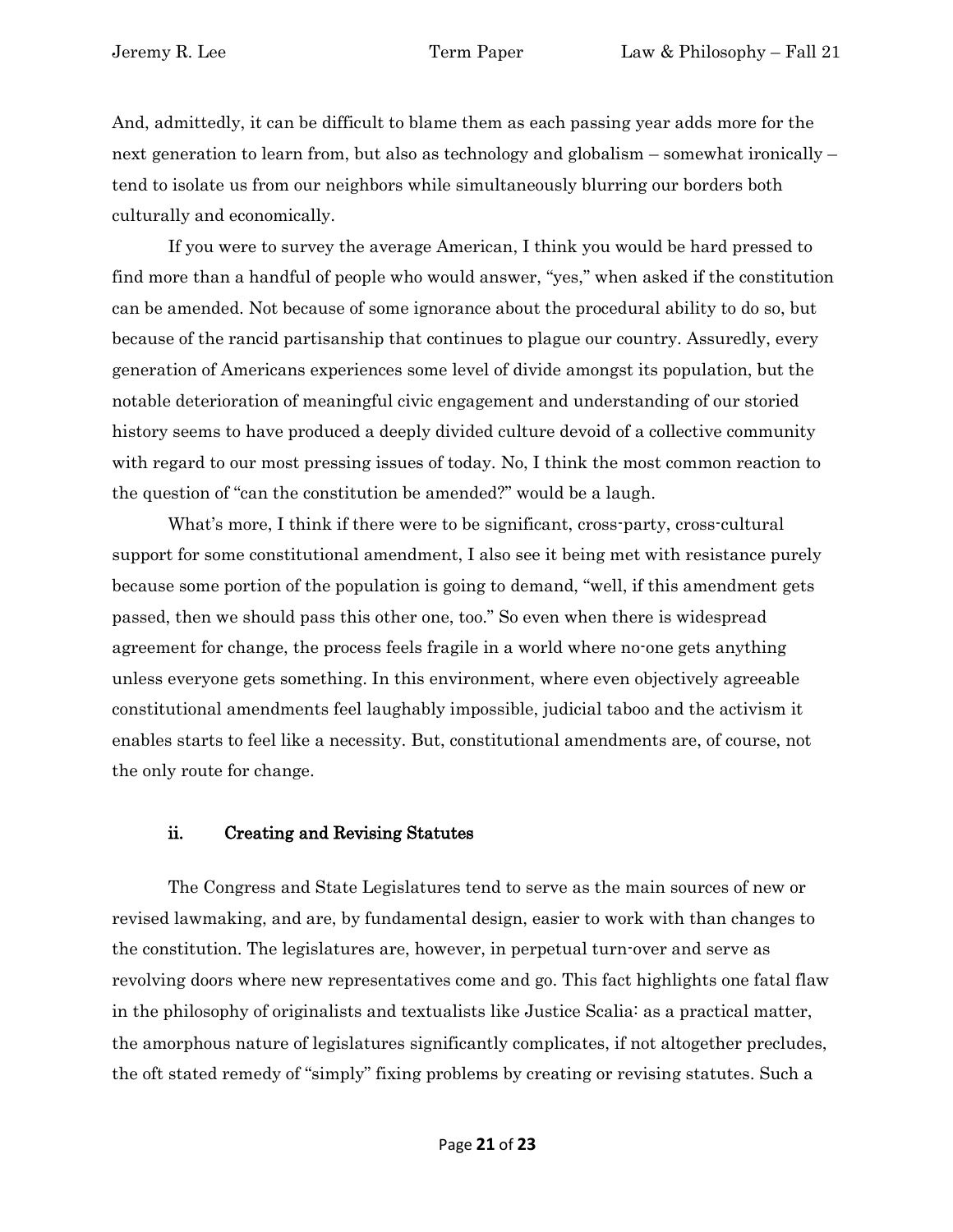solution, while admirable on paper, feigns ignorance of the critical reality that Congress and State Legislatures sometimes fail to do the right thing.

Consider for a moment the structure and power afforded to modern administrative agencies. They are casually referred to as the fourth branch of government and there is, however small, some substance to that claim. Yet, as a practical matter, we collectively suspend this doubt in recognition of the crucial function these agencies serve in our constitutional democracy. Consider also the incorporation doctrine, or even judicial review – more quasi-questionable claims that we collectively accept because the consequences of rejecting them would be catastrophic. If the originalist's philosophy prevailed and original meaning always trumped legislative intent, statutes would require endless revisions as the meaning of words and the standards of decency in our maturing society evolve.<sup>58</sup> One need not labor much to anticipate the existential calamity a reliance on this "simply fix it" remedy could produce. The point being that judicial activism, like administrative agencies, the incorporation doctrine, judicial review, and other structural imperatives, helps grease the wheels of our society by lubing the precarious engines we call the legislatures.

### iii. Veil of Disapproval

<span id="page-21-0"></span>Now, after exploring the likely necessity of judicial taboo, the question remains: are the benefits of judicial activism only functional in an environment where it operates behind a veil of disapproval? Recall the introductory metaphor – a condemning wag of the finger with a simultaneous wink of the eye? But what would be the consequences of lifting that veil? eliminating the taboo of judicial activism and exposing, even outright endorsing its practice? My response to that query remains social and political chaos; but then just what is the right amount of judicial activism? And is there an expressly "safe" environment in which we can discuss its role in our society? I think Kennedy put it best, although, in the spirit of judicial taboo, I am splicing together his words for my own benefit: there can be no answer to the question because the field is unknowable.<sup>59</sup>

<sup>58</sup> See Trop v. Dulles, 356 U.S. 86, 101 (1958).

<sup>59</sup> See Kennedy at 547.